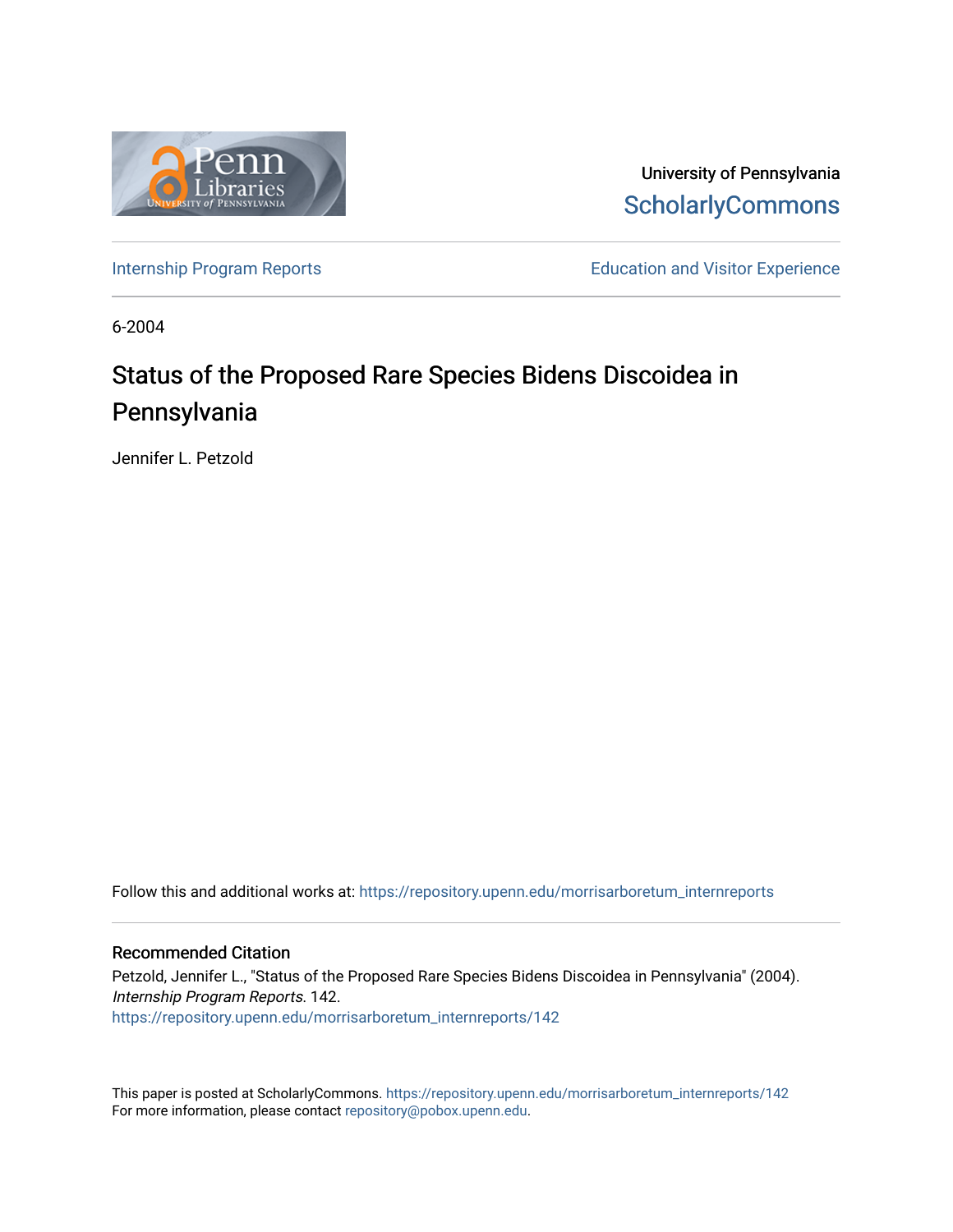Status of the Proposed Rare Species Bidens Discoidea in Pennsylvania

This report is available at ScholarlyCommons: [https://repository.upenn.edu/morrisarboretum\\_internreports/142](https://repository.upenn.edu/morrisarboretum_internreports/142)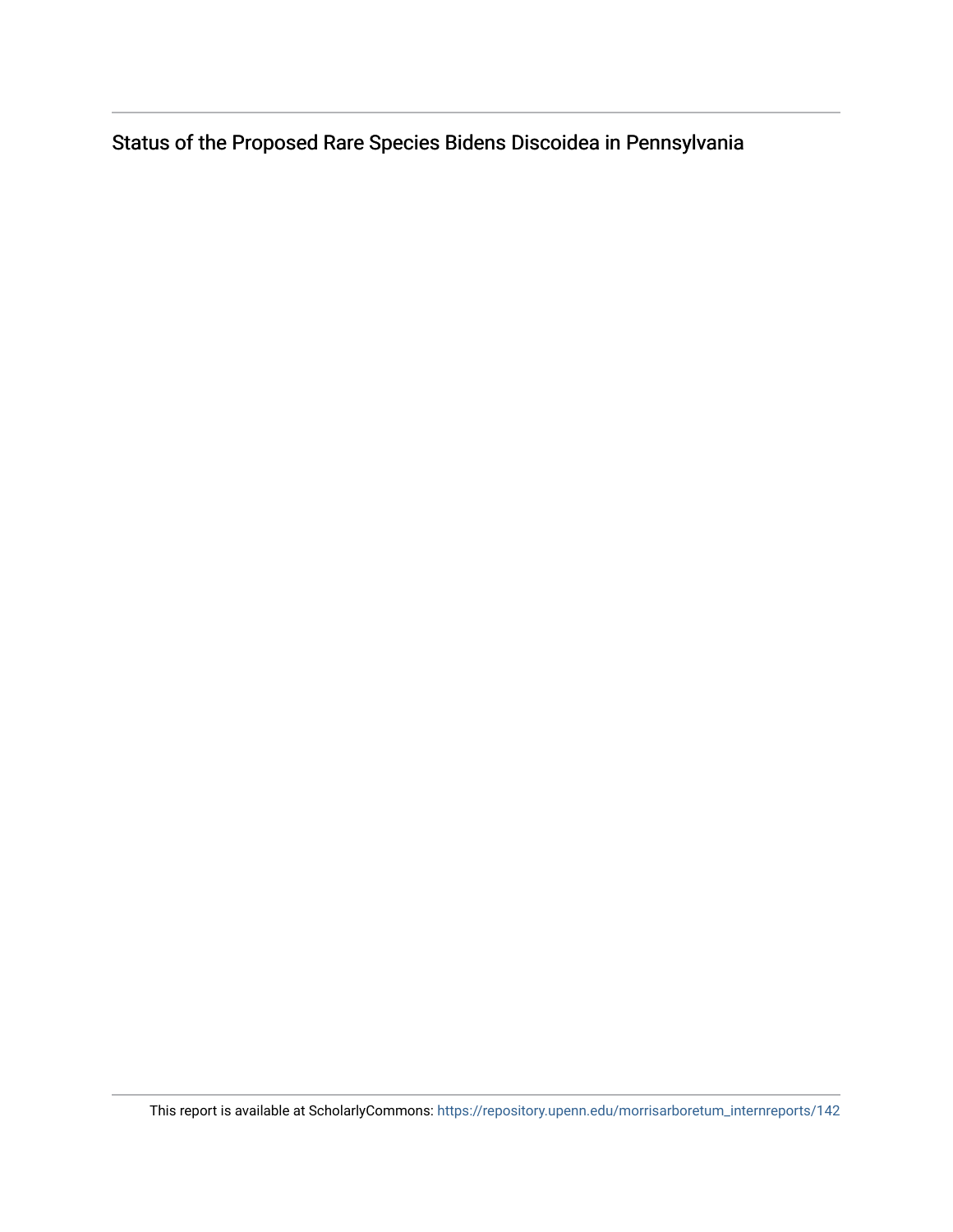| <b>Title:</b>  | <b>Status of the Proposed Rare Species Bidens Discoidea in</b><br>Pennsylvania |
|----------------|--------------------------------------------------------------------------------|
| <b>Author:</b> | Jennifer L. Petzold, Flora of Pennsylvania Intern                              |
| Date:          | <b>June 2004</b>                                                               |

### **Abstract:**

The continual reassessment of the status of threatened and endangered species is necessary and important in maintaining accurate lists of state species of concern. The annual, *Bidens discoidea* (Asteraceae) was recommended for listing as a rare plant by the Pennsylvania Biological Survey, primarily on the basis of the meager number of historical collections known from the state. Little current information was available to justify this status. My goals in this study were to determine the current status of *Bidens discoidea* populations in Pennsylvania by 1) field checking sites where the plant was previously collected; 2) visiting additional areas of suitable habitat to search for the plant; 3) investigating seed viability and germination characteristics, and comparing them with those of another local species (*Bidens comosa*). *Bidens discoidea* was found at 17 of the 28 lakes surveyed; population sizes varied from 0-300 plants per site. The plant was not present at any of the 13 historical sites along the Delaware River. An average of 92% of *Bidens discoidea* seeds were viable. Germination requirements include light and excess water; *Bidens comosa* germination rates in the dark were higher that those of *Bidens discoidea.* I concluded that the proposed rare status of *Bidens discoidea* is valid; guidelines for protection are recommended.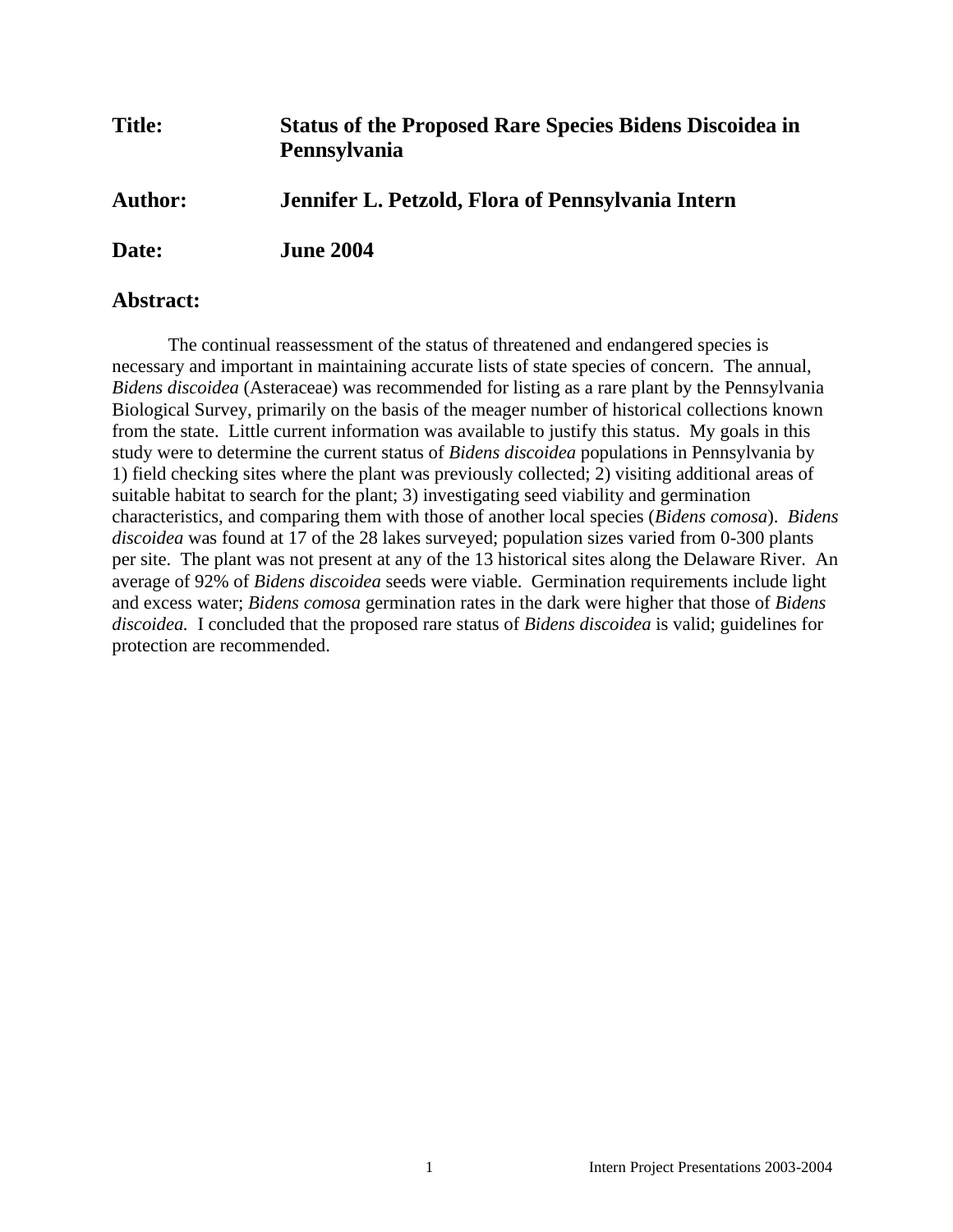### **TABLE OF CONTENTS**

### **TABLE**

List of field sites examined, location, and Bidens discoidea populations sizes

### **FIGURES**

| Bidens discoidea line drawing                                              |
|----------------------------------------------------------------------------|
|                                                                            |
| Map of <i>Bidens discoidea</i> presence or absence at field sites          |
|                                                                            |
| Bidens discoidea and Bidens comosa seed germination experiment results     |
|                                                                            |
| Dark germination rates of <i>Bidens comosa</i> and <i>Bidens discoidea</i> |
|                                                                            |
| Achenes of Bidens discoidea and Bidens comosa                              |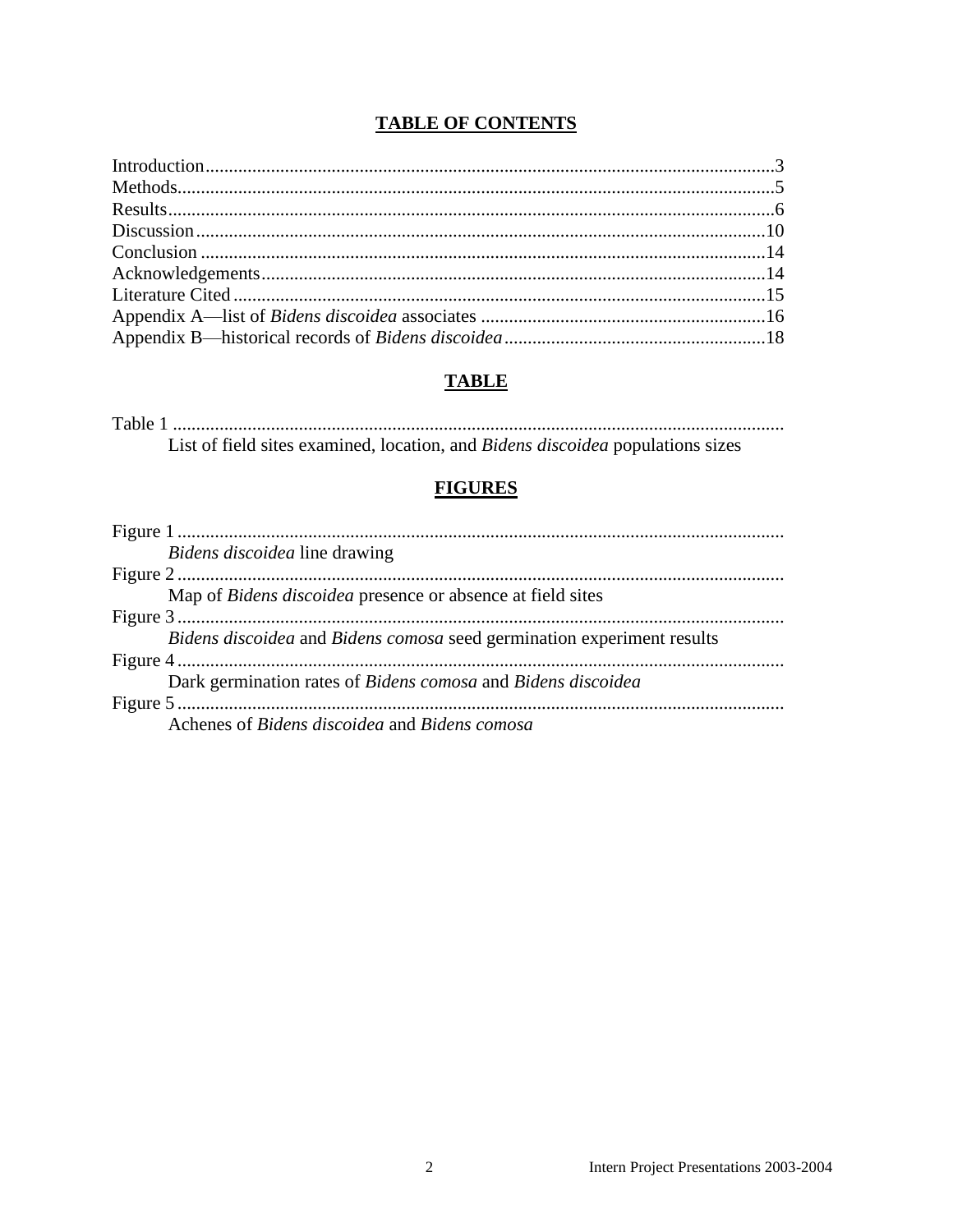#### **INTRODUCTION**

The alarming decline in biodiversity occurring locally in Pennsylvania, as well as globally, undoubtedly poses a significant threat to the functioning of our ecosystems. Deforestation has reduced the world's forest cover from 50% of the earth's land surface to less than 20% (Bryant, 2002), eliminating habitat for plants and animals as well as substantially impacting the state of the environment. In Pennsylvania alone, over 800 species of plants and animals are rare, threatened or endangered, and approximately eight million acres of the state's forests have been lost (Thompson, 2002; Anonymous); many of the forested areas that exist today are badly fragmented, contain a significant number of non-native species, and are substantially different from the state in which they existed prior to the 1700's. Native species in Pennsylvania now comprise less than 63% of the vascular flora (Rhoads & Klein, 1993); this decrease in the amount of native flora is attributed to a number of factors, including habitat loss and the explosion of introduced non-native plants. The decline in native plants is likely to continue with the effects of development and the exhaustion of natural resources—one estimate states that development in Pennsylvania's metropolitan areas will increase by 47% from 1990 to 2020 (Thompson, 2002).

Recognizing these threats to our ecosystem, lawmakers have acknowledged the need for protection of rare native species. The national Endangered Species Act of 1973 (16 U.S.C.§§ 1531 et seq.) brought about the first form of protection for plants whose populations were in danger in the United States. Pennsylvania adopted regulations for state protection of rare plant species in 1982—under the Wild Resources Conservation Act (17 PA Code § 45), the state's Department of Environmental Resources (DER) was given the power to collect information on plants of concern in the state in order to formulate a list of plant species in need of protection, as well as to devise and enforce protection guidelines. DER has since been split into two organizations: the Department of Environmental Protection (DEP) and the Department of Conservation and Natural Resources (DCNR). Presently, plants in Pennsylvania are under the jurisdiction of DCNR, which is responsible for maintaining the state's Plants of Special Concern list.

Pennsylvania's Plants of Special Concern list currently is comprised of a total of 657 vascular plants that are classified as rare, threatened, or endangered. This number also includes plants that have no official status, but whose numbers are believed to be in danger. These plants are classified as having a proposed status, or a status that is tentatively undetermined. The Plants of Special Concern list is drawn up by the Vascular Plants Technical Committee of the Pennsylvania Biological Survey, a group of state botanists and ecologists knowledgeable about rare plants in the state. This committee is also responsible for making recommendations for updates and additions to the list. After voting on these changes, the Vascular Plants Technical Committee forwards recommendations to DCNR, the department responsible for taking the official steps to update the list. DCNR is required to prepare and submit an official Draft Regulation Packet Proposal, which outlines every proposed regulation change and reasons for the changes. This proposal also includes general background information and costs associated with the regulations changes. The packet proposal is submitted to the Independent Regulatory Review Commission (IRRC), a commission that reviews all regulation changes in the state, as well as the Environmental Resources Committee and the Energy Committee. Proposed regulation changes are also published in the PA Bulletin, a weekly publication that lists current regulatory changes in the state to alert the general public. After DCNR receives feedback from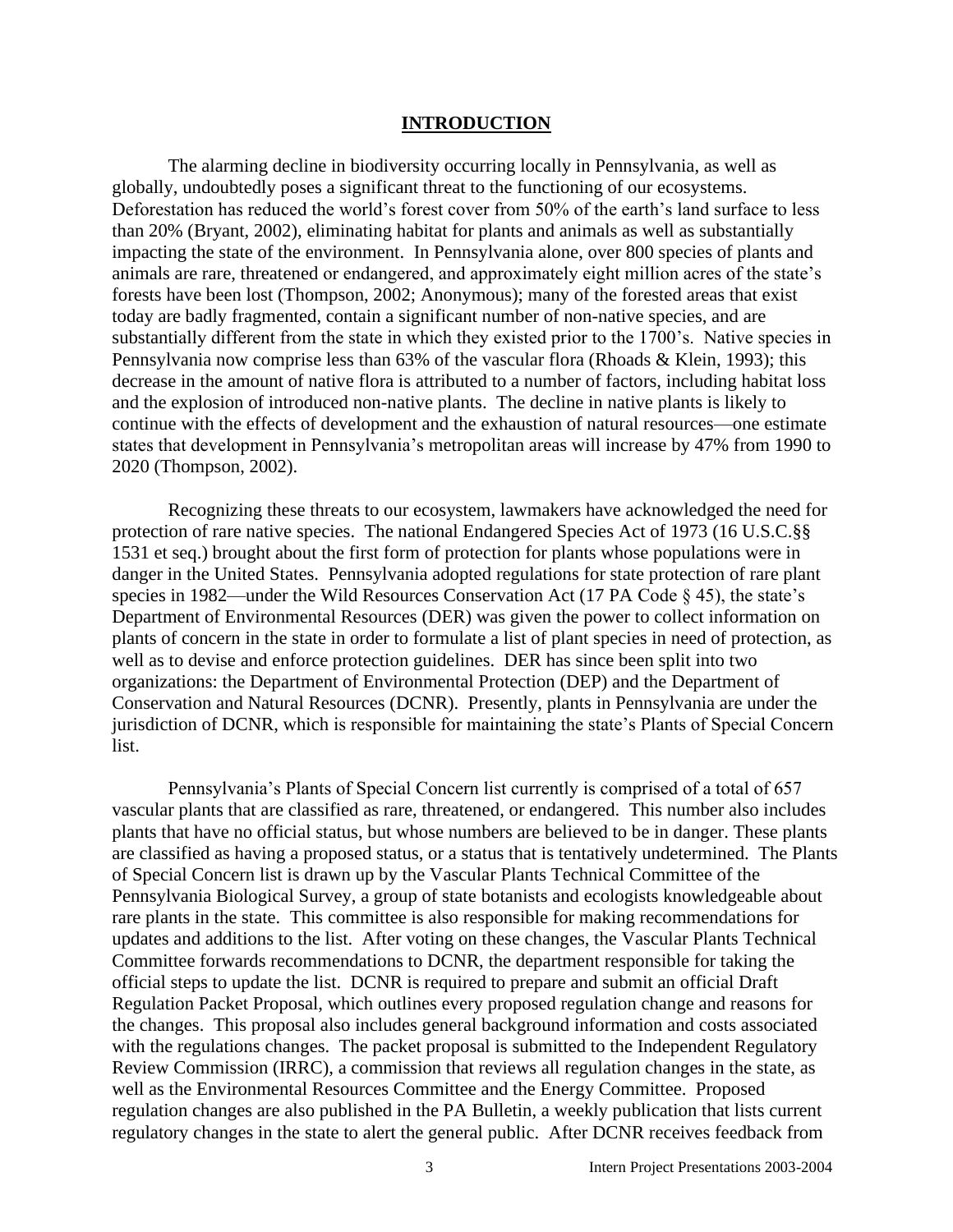each of these committees, as well as the general public, a final draft, which addresses these comments, is submitted, and changes are then official. The process can be quite complicated, and can take as long as two years.

The Plants of Special Concern list has not been officially updated in approximately 10 years. This has resulted in shortcomings of the list. Currently, over 35% of plants on the list have no official status due, in most cases, to lack of information. As a result of this absence of information about occurrence and population sizes for a number of these plants, official changes in the statuses are difficult to make, thus these plants currently receive no official protection by law in the state. A list that is comprised of plants whose proposed statuses are based on studies supplying information about location, population sizes, and number of populations in the state would greatly facilitate official status updates for plants on the list. These studies are fundamental for obtaining official protection for plants that are in need of it and removing from the list those that are not.

*Bidens discoidea* (Torr. & Gray) Britt. is one such species on the Plants of Special Concern list about which little information is known. This plant, commonly known as small beggarticks, is an annual in the Asteraceae (Aster family). *Bidens discoidea* is a facultative wetlands species, and occurs along lake margins (Fig. 1). Other common sites where the plant can be found are in mossy hummocks and peat bogs occurring around lakes. *Bidens discoidea* is a high light specialist (Menges & Waller, 1983), flowers in mid-August, and can reach heights as tall as five feet. The range of the plant covers the eastern United States and adjacent Canada, and extends westward to Texas and Oklahoma (NatureServe). Leaves are trifoliate; leaflets are lanceolate to lance-ovate and serrate. Flowering heads are narrow and discoid. The plant closely resembles *Bidens frondosa*, however the flowering heads of this plant have 5-10 outer involucral bracts that are ciliate; those of *B. discoidea* have 3-5 non-ciliate outer involucral bracts.



**Figure 1:** *Bidens discoidea* **line drawing (by Anna Aniśko).**

*Bidens discoidea* is currently listed as proposed rare on the Plants of Special Concern List. More information is required about its occurrence in Pennsylvania to justify the proposed status. To date, there have been no field studies in the state specifically implemented to determine the distribution of *Bidens discoidea* or the number of populations present, and most of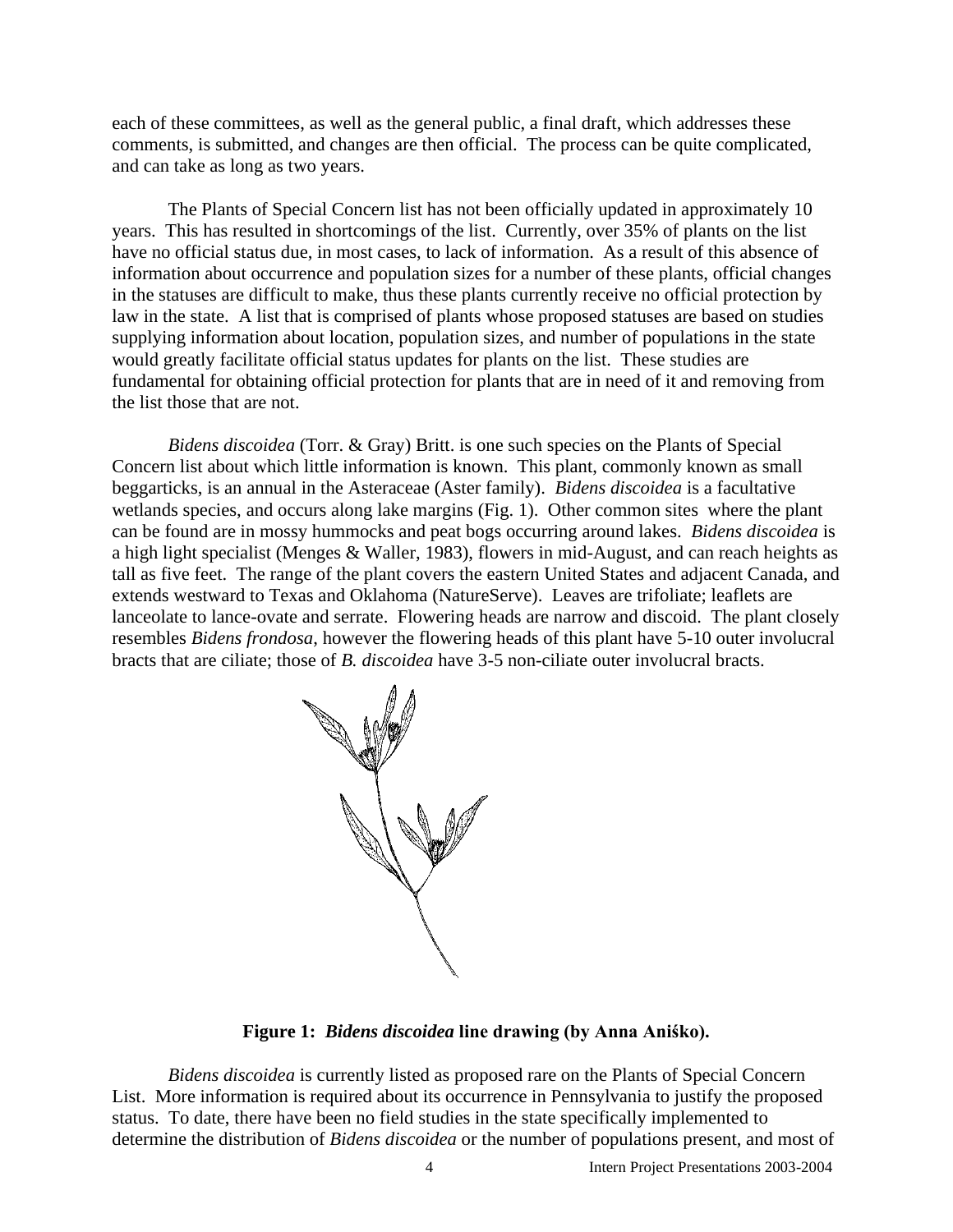the few herbarium records that exist are not current. Very little is known about occurrences outside of Pennsylvania; Hickler (1999) notes that *Bidens discoidea* is "in need of attention from field botanists to clarify its status" in the state of Massachusetts. No other recent publications addressing the abundance of the plant throughout its range exist. In addition, little information is known about seed germination requirements or seed viability. Experiments examining seed germination requirements may provide information leading to a better understanding of the reasons for the proposed rare status of this plant.

The purpose of this study was to obtain enough information, by means of a field study, to assess whether the current proposed rare status of *Bidens discoidea* is valid and to use this information to advise the Vascular Plants Technical Committee about the status of the plant*.* Additional goals were to gain a better understanding of the seed viability and seed germination requirements of *Bidens discoidea*.

#### **METHODS**

#### *Herbarium search*

Herbarium searches for *Bidens discoidea* were performed at the Morris Arboretum (MOAR) and the Academy of Natural Sciences (PH) in order to revisit sites where the plant was once present. Database searches were also performed for the following herbaria: CM, WILK, SHIP, CLM and ATLAS.

#### *Field assessment*

In order to assess the status of *Bidens discoidea*, a total of 28 lakes in northeastern Pennsylvania were visited (Table 1). For most lakes, a boat was used to examine the lakeshore, hummocks, peat bogs, and other areas of appropriate habitat for *Bidens discoidea*; several lakes were examined on foot. The number of *Bidens discoidea* individuals was estimated, photographs were taken, and associates occurring with the plant were recorded at each site. For each lake where *Bidens discoidea* was present, at least one individual was GPS referenced and collected, and maps of occurrences were produced. Specimens were deposited at the Morris Arboretum (MOAR), duplicates at the Academy of Natural Sciences (PH). In addition to northeastern Pennsylvania lakes, 13 sites along the Delaware River were examined by foot to determine if *Bidens discoidea* still existed in the Easton area, where specimens were collected in the late 1800's (see Appendix B).

#### *Seed germination and viability*

To better understand *Bidens discoidea* seed germination requirements, seed germination and viability tests were performed on *Bidens discoidea* and *Bidens comosa*, a relative of *Bidens discoidea* occurring in the same habitat but in more abundance. Achenes from both species were collected from plants in the field in late fall, and left to dry in envelopes for approximately two months. To mimic field stratification, achenes from each of the two species were mixed into a wet sandy substrate and placed inside separate cloth mesh bags, two for each species for a total of four bags. The bags were placed inside four separate plastic pots, watered thoroughly, and covered with plant potting soil. The pots were buried outdoors approximately eight inches into the ground, and after three months the pots were removed. The achenes were separated from the substrate, fully imbibed, then placed in parafilm-sealed petri dishes containing the following treatments: 1) saturated filter paper (saturated with 4 mL of deionized water), 2) damp filter paper (saturated with 0.75 mL of deionized water), 3) wet sand, and 4) wet peat. Each petri dish contained 25 achenes. Petri dishes were placed in a growth chamber, on a 12/12 hour day/night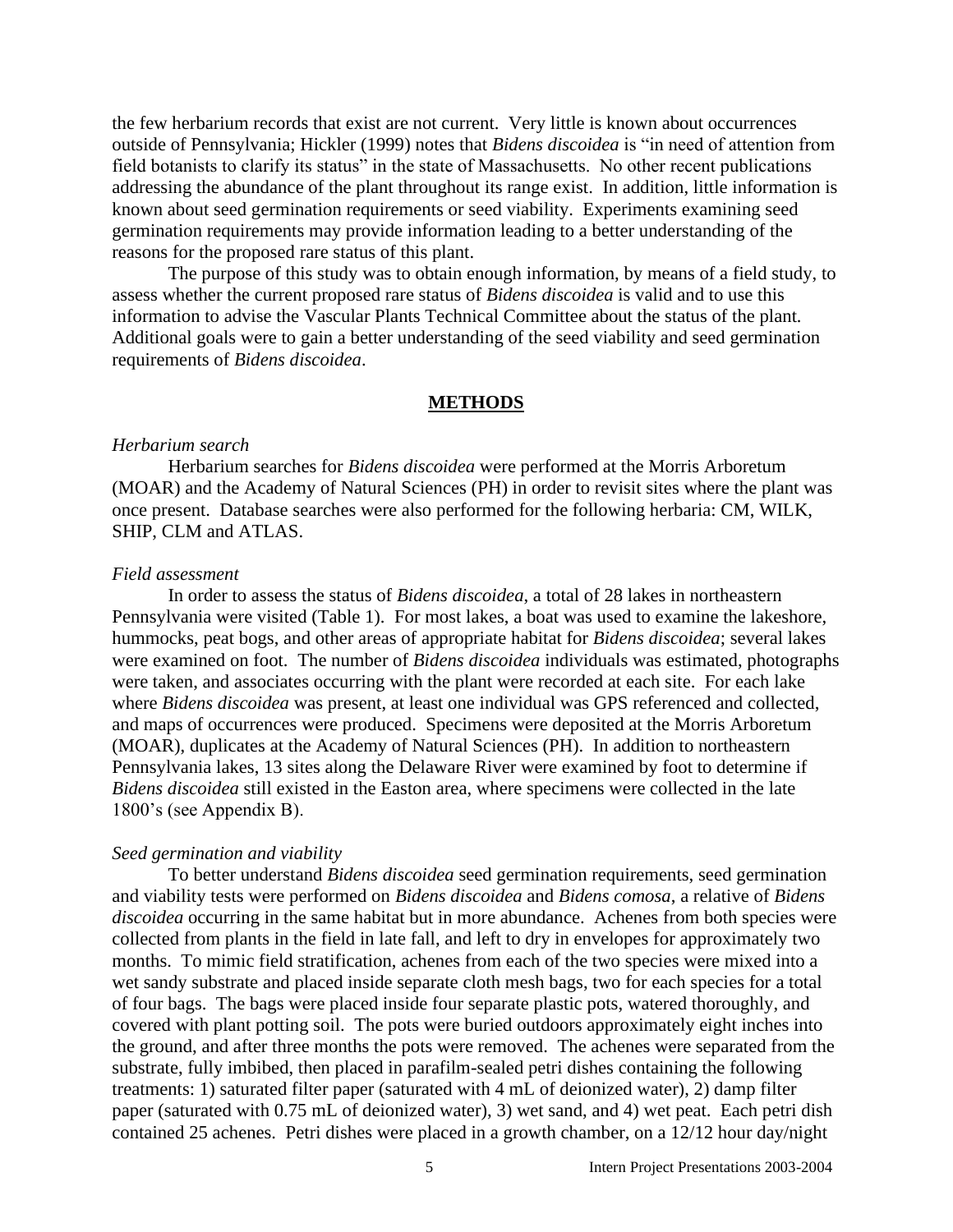cycle at 35˚/20˚C. Two replicates of each of these treatments received either 24-hour fluorescent light or 24-hour darkness, for a total of 32 petri dishes. Percent germination was recorded 5 and 12 days after incubation.

Seed viability was tested on stratified and imbibed seeds of both species by using the TTC seed viability test (Cottrell, 1947). The compound 2,3,5-Triphenyltetrazolium chloride (TTC) induces a chemical reaction that turns living material pink. To determine seed viability, 75 embryos each of *Bidens discoidea* and *Bidens comosa* were dissected from the achenes, exposed to a 0.1% solution of TTC, and monitored for color changes. In addition, the achenes of both species were examined for morphological differences.

#### **RESULTS**

#### *Field assessment*

A total of 28 lakes were visited in northeastern Pennsylvania. *Bidens discoidea* was present at of 17 of these lakes and absent at 11, with population sizes ranging from 10 to 300 individuals (Table 1, Fig. 2). Mossy hummocks were the most common site in which the plant was found. Other common sites were fallen logs, stumps, and shorelines soils. The height of flowering individuals ranged from three inches to four feet, and the most common associates were *Bidens comosa, Bidens frondosa, Chamaedaphne calyculata var. angustifolia*, and species of moss (see Appendix A for a complete associates list). *Bidens discoidea* was not present at any of the 13 sites along the Delaware River.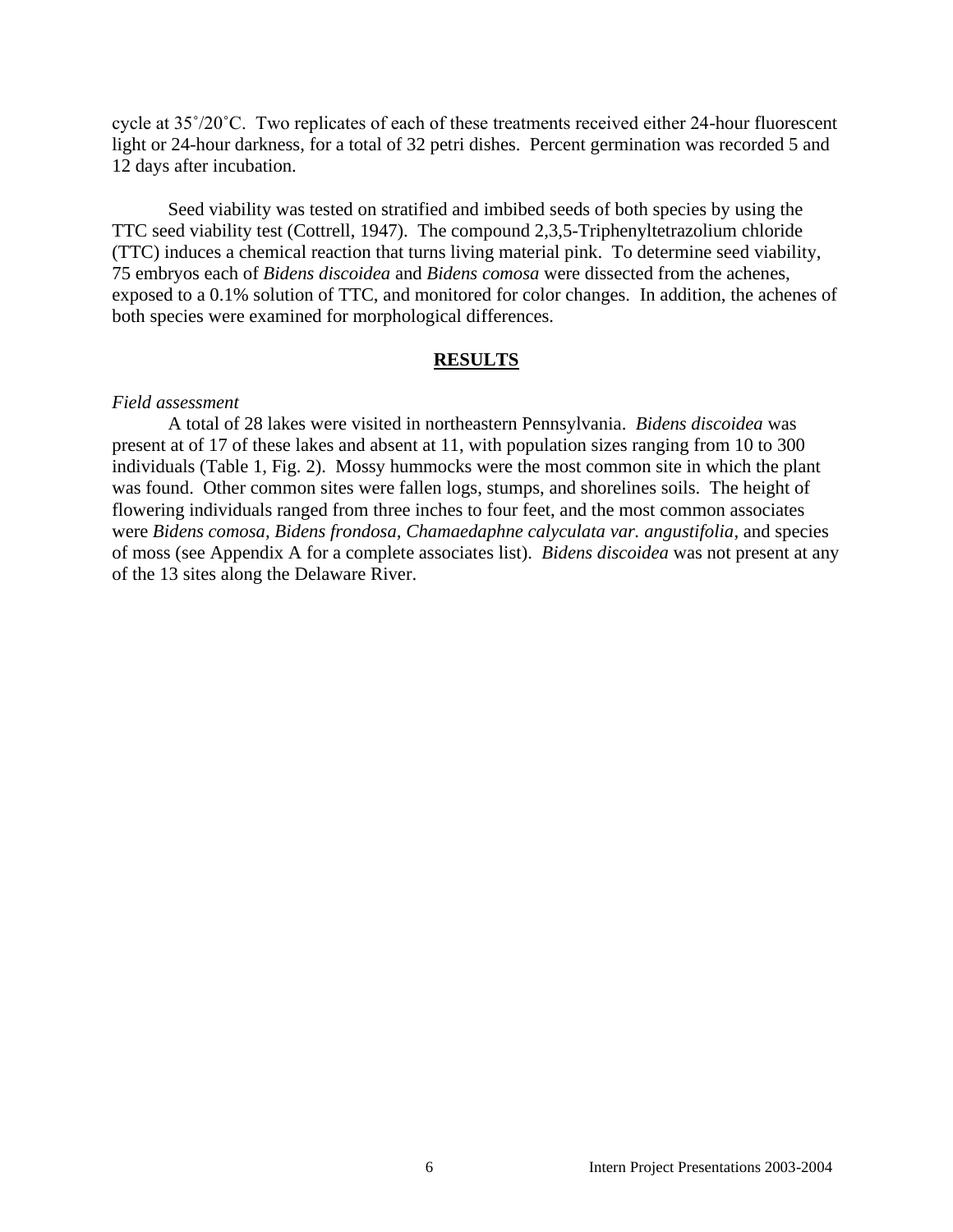| <b>Location</b>            | <b>B.</b> discoidea<br>present? | Number | Elev. (ft) | County                       | Latitude                 | Longitude                 |
|----------------------------|---------------------------------|--------|------------|------------------------------|--------------------------|---------------------------|
| Along Delaware River*      |                                 |        | various    | Northampton,<br><b>Bucks</b> |                          |                           |
| <b>Behren Pond</b>         |                                 |        | 1810       | Luzerne                      |                          | N41° 11.182' W75° 47.776' |
| <b>Duck Harbor Pond</b>    |                                 |        | 1385       | Wayne                        |                          | N41° 45.207' W75° 12.534' |
| <b>Frances Slocum Lake</b> |                                 |        | 1080       | Luzerne                      |                          | N41° 19.860' W75° 53.669' |
| <b>Hickory Run Lake</b>    |                                 |        | 1600       | Carbon                       |                          | N41° 2.587' W75° 41.070'  |
| Lake Greeley               | no                              |        | 1160       | Pike                         | N41° 24.726' W75° 1.590' |                           |
| Lower Woods Pond           |                                 |        | 1415       | Wayne                        |                          | N41° 44.589' W75° 16.373' |
| Sand Spring Lake           |                                 |        | 1500       | Carbon                       |                          | N41° 1.686' W75° 41.156'  |
| <b>Unnamed Lake</b>        |                                 |        | 1855       | Luzerne                      |                          | N41° 20.390' W76° 13.800' |
| Tobyhanna Lake             |                                 |        | 1960       | Monroe                       |                          | N41° 12.331' W75° 24.386' |
| <b>Upper Woods Pond</b>    |                                 |        | 1495       | Wayne                        |                          | N41° 45.619' W75° 16.592' |
| Lake Warren                |                                 |        | 550        | <b>Bucks</b>                 | N40° 541'                | W75° 154'                 |
| <b>Egypt Meadow Lake</b>   |                                 | 10     | 1715       | Pike                         |                          | N41° 21.260' W75° 11.749' |
| <b>Fairview Lake</b>       |                                 | 50     | 1530       | Pike                         |                          | N41° 23.892' W75° 11.208' |
| <b>Forest Lake</b>         |                                 | 200    | 1254       | Pike                         | N41° 24.376' W75° 7.868' |                           |
| Gouldsboro Lake            |                                 | 30     | 1900       | Monroe                       |                          | N41° 13.886' W75° 27.356' |
| Lake Maskenozha            |                                 | 20     | 1200       | Pike                         |                          | N41° 11.317' W74° 59.269' |
| Lake Minisink              |                                 | 150    | 1350       | Pike                         | N41° 12.974' W75° 3.169' |                           |
| Lake Sylvan                |                                 | 30     | 1200       | Luzerne                      | N41° 15.426' W76° 9.316' |                           |
| Lehman Lake                |                                 | 100    | 1190       | Pike                         |                          | N41° 10.817' W74° 59.952' |
| <b>Lily Lake</b>           |                                 | 125    | 1024       | Luzerne                      | N41° 8.525' W76° 4.872'  |                           |
| Little Mud Pond            | yes                             | 100    | 1400       | Pike                         | N41° 16.023' W75° 0.624' |                           |
| Lower Lake                 |                                 | 5      | 1720       | Pike                         |                          | N41° 18.969' W75° 13.227' |
| <b>Miller Pond</b>         |                                 | 300    | 1485       | Wayne                        |                          | N41° 43.348' W75° 21.276' |
| <b>Minks Pond</b>          |                                 | 150    | 1250       | Pike                         |                          | N41° 12.223' W74° 59.982' |
| Nuangola Lake              |                                 | 10     | 1165       | Luzerne                      |                          | N41° 9.555' W75° 58.533'  |
| <b>Pecks Pond</b>          |                                 | 50     | 1360       | Pike                         | N41° 17.985' W75° 5.273' |                           |
| <b>Promised Land Lake</b>  |                                 | 50     | 1730       | Pike                         |                          | N41° 18.521' W75° 11.787' |
| <b>White Deer Lake</b>     |                                 | 30     | 1485       | Pike                         | N41° 24.304' W75° 7.827' |                           |
| Total estimate of plants:  |                                 | 1410   |            |                              |                          |                           |

#### **Table 1: List of** *Bidens discoidea* **field sites examined, location, and populations sizes.**

\*Sites along Delaware River examined: Sandts Edy Boat Access Area, Route 22 Bridge, Jay Snyder Memorial Park, Martins Creek Environmental Preserve Boat Access Area, Wy-hit-tuk Park, Theodore Roosevelt Recreation Area, Uhlerstown, Frye's Run, Riegelsville Acess Point (PA Fish and Boat Commission Access), Tinicum Park, and three other unnamed stop off points/scenic areas.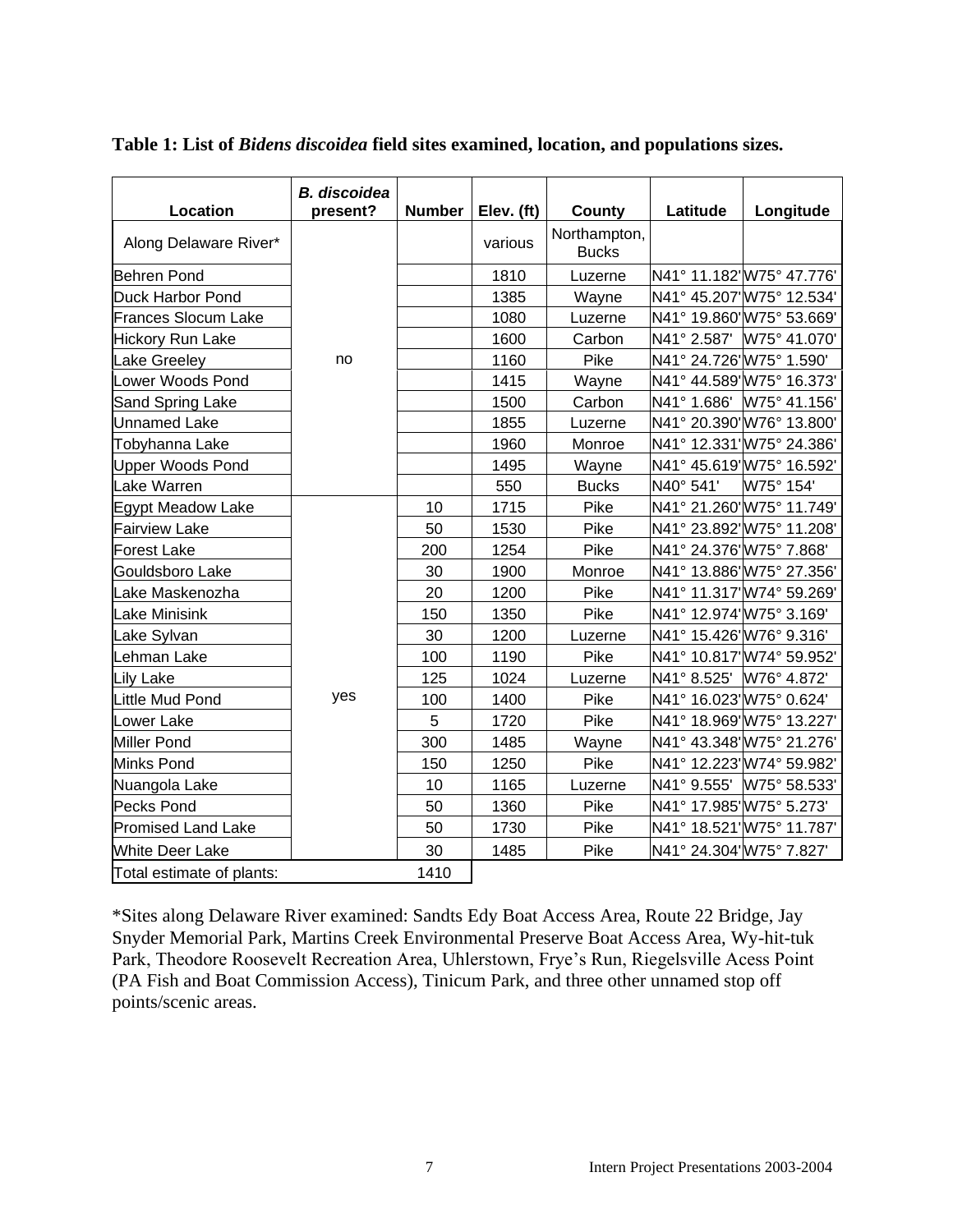

**Figure 2: Sites surveyed for** *Bidens discoidea***. Black circles indicate presence of** *Bidens discoidea***, white circles indicate absence of the species.** 

#### *Seed germination and viability*

*Bidens discoidea* and *Bidens comosa* achenes were 92% and 91% viable, respectively. Both species germinated on all three substrates (saturated filter paper, sand, and peat) so long as the substrate was fully saturated (Fig. 3). Neither species germinated on the damp filter paper in the light condition, and both species had very low germination rates on the damp filter paper in the dark condition. Although *Bidens discoidea* and *Bidens comosa* achenes germinated under dark conditions, germination values for both species were higher in the light treatments (Fig. 3, 4). In every dark treatment, however, germination values for *Bidens comosa* were greater than those for *Bidens discoidea.*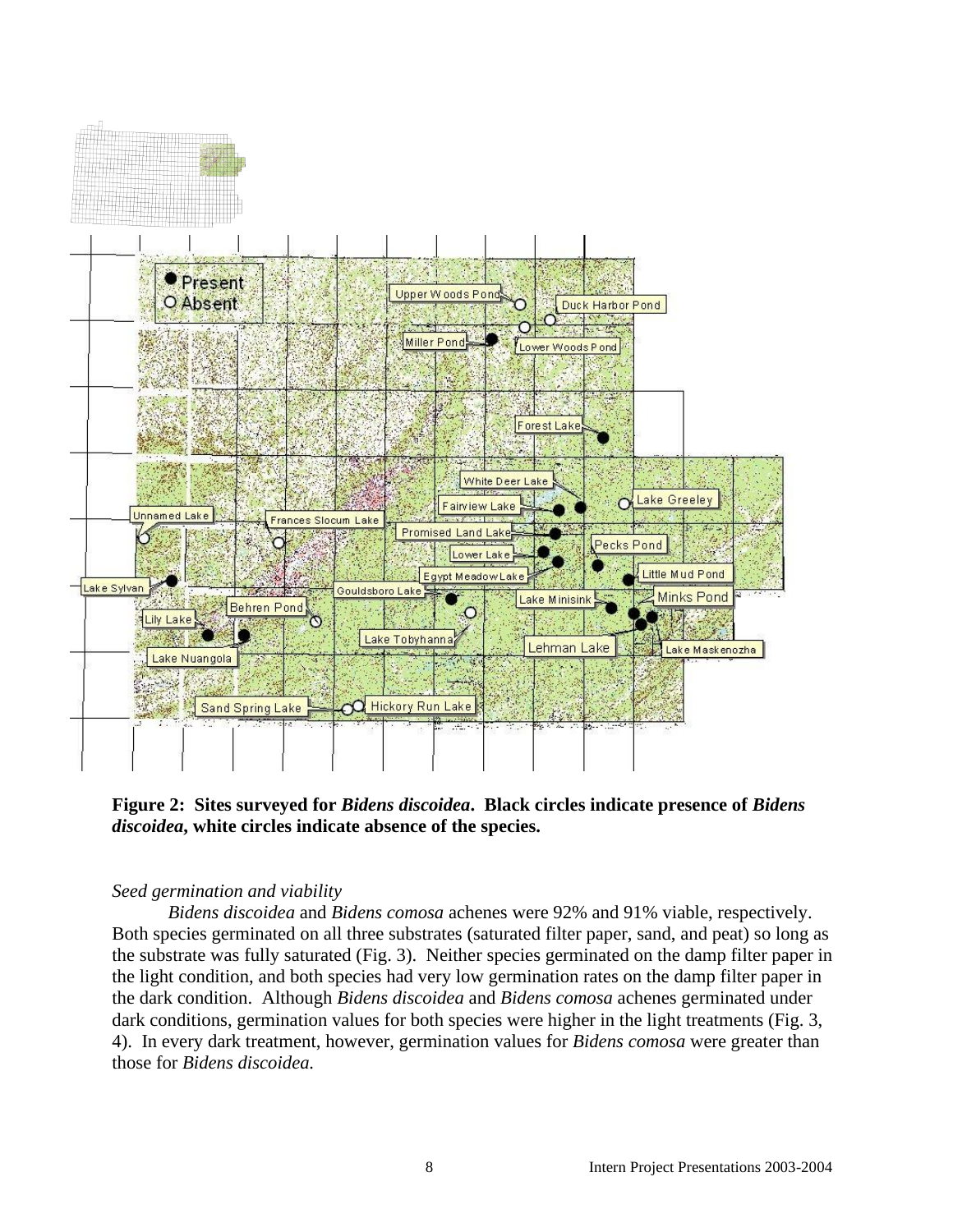

**Figure 3: Percent seed germination values of** *Bidens comosa* **and** *Bidens discoidea* **grown in the dark or light on three different substrates. Saturated and damp refer to levels of water saturation on filter paper.**



**Figure 4: Average percent germination for four treatments for** *Bidens discoidea* **and** *Bidens comosa* **in total light and total darkness.**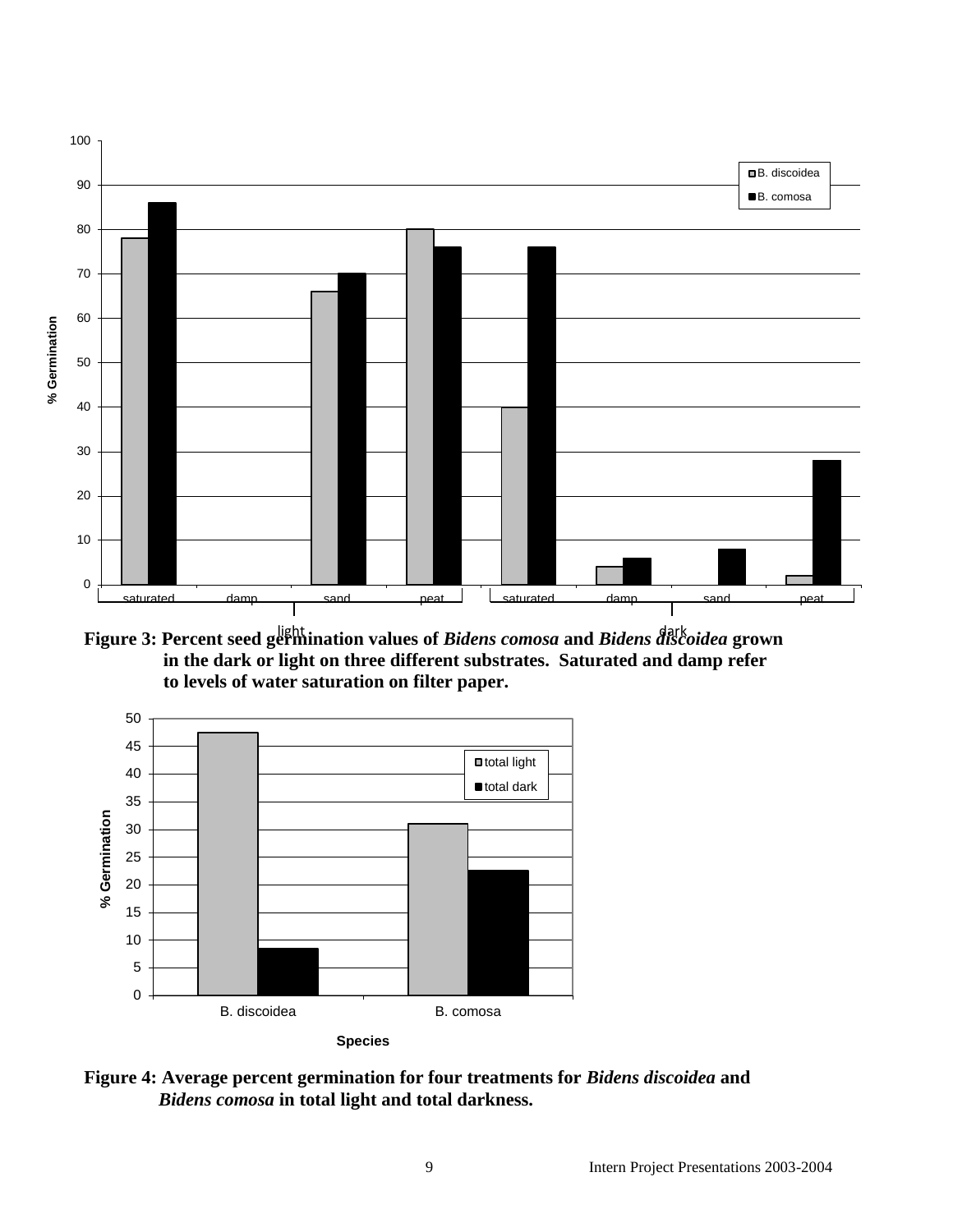### **Achene morphology**

The achenes of both species have awns, which bear barbs, an adaptation for dispersal (Ferren & Schuyler, 1980). *Bidens comosa* achenes are larger in size and have three awns with retrorse barbs, while *Bidens discoidea* achenes have two awns with antrorse barbs (Fig 5).



**Figure 5:** *Bidens discoidea* **and** *Bidens comosa* **achenes. a) Comparison of the achenes of the two species. b) Silhouettes of each species.** *B. comosa* **barbs are retrorse;** *B. comosa* **barbs are antrorse.** 

#### **DISCUSSION**

#### *Field assessment*

In this project, the study area consisted of northeastern Pennsylvania lakes (Fig. 2), in addition to several sites along the Delaware River where previous specimens were collected. *Bidens discoidea* was known to occur in the glacial lakes of northern Pennsylvania (Rhoads & Block, 2000), and the lakes in the northeastern part of the state were favorable study sites due to their close proximity to Philadelphia.

The lack of occurrence of *Bidens discoidea* at a large percentage of the total sites visited was surprising. Of the 28 lakes surveyed, *Bidens discoidea* was found at 17 lakes and absent at 11 (Fig. 2, Table 1). At sites where the plant was present, population sizes ranged from as little as 5 plants per site to 300, although small populations in some cases reflect a very small area of the lake surveyed because of time constraints or limitations in visiting all areas of the lake (due to lack of sufficient boating equipment). The plant was most commonly found growing in lakes on fallen trees and mossy hummocks; it was also common growing along the lakeshore in cleared areas, such as adjacent to docks. The largest *Bidens discoidea* populations were found at Forest Lake (Pike County) and Miller Pond (Wayne County); these lakes both had a number of mossy hummocks present throughout the lake, and large marshy areas along the shoreline or lake interior.

At 10 of the 11 lakes where *Bidens discoidea* was not found, habitat appeared to be suitable, and many of the species that normally co-occur with the plant were present. The only exception was Sand Spring Lake, located in Carbon County, where no mossy hummocks or stumps existed in the lake interior and the shoreline was heavily shaded. At the other 10 sites, habitat did not differ in any apparent way from that of lakes where *Bidens discoidea* was found,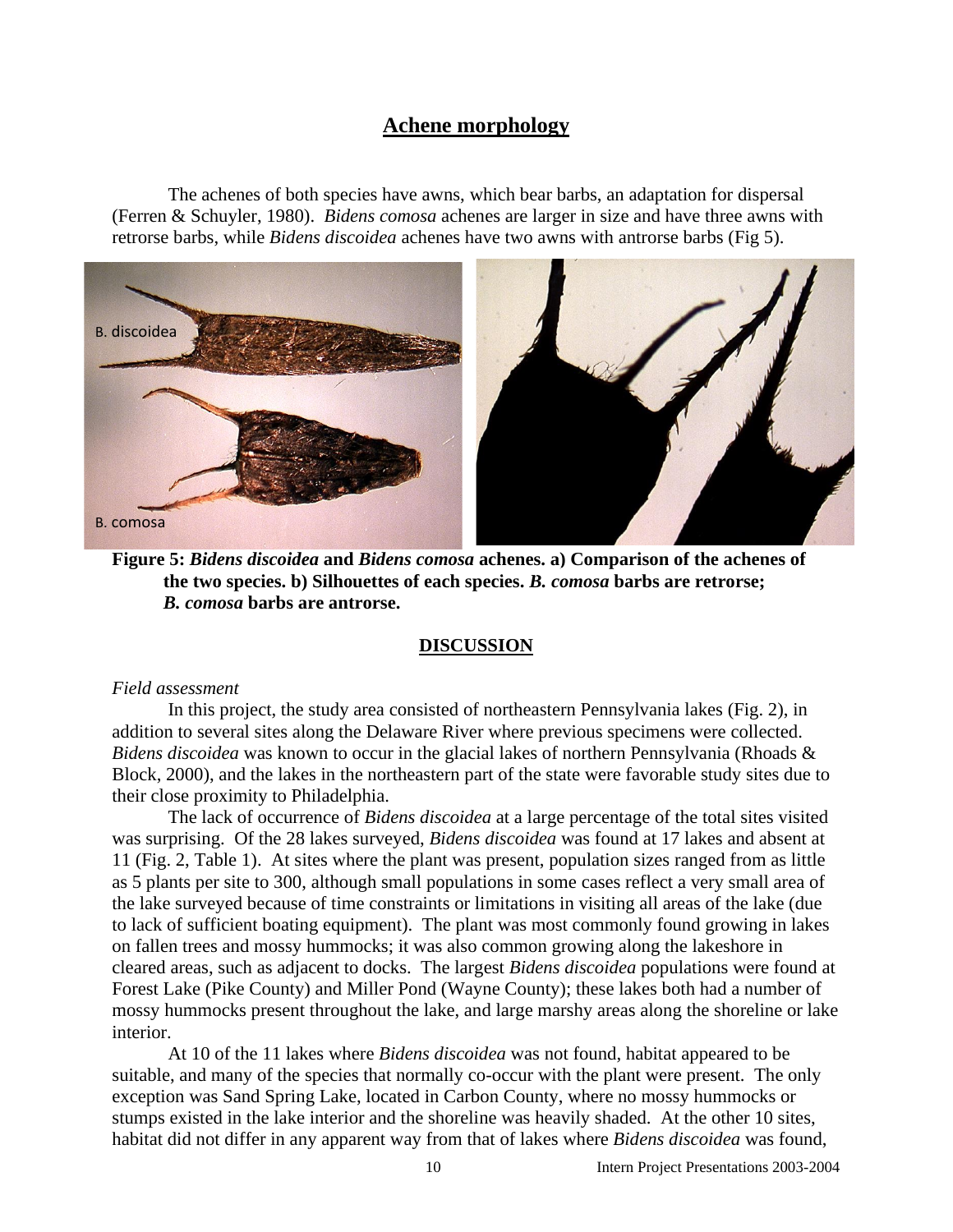and at some lakes (e.g. Lake Greeley, Lower Woods Pond, Behren Pond) the habitat appeared to be very suitable for the plant due to the abundance of mossy hummocks and marshy areas. The sites where *Bidens discoidea* was found were not restricted geographically from the sites where the plant was absent, and no apparent differences in habitat existed to explain the lack of presence of *Bidens discoidea*. Elevation was not a factor in determining whether *Bidens discoidea* was present or not. It is possible that there are differences in soil and water chemistry between the sites where *Bidens discoidea* was present and absent, however these factors were not examined in this study, and would be favorable factors to investigate in future studies.

In addition to visiting lakes in northeastern Pennsylvania, 13 sites along the Delaware River were examined. Thomas Porter, a botanist in the late 19<sup>th</sup> century, collected several specimens of *Bidens discoidea* along the Delaware River between 1869 and 1899, but did not give specific collection locations other than counties (Bucks and Northampton) (Appendix B). These sites were revisited, and although habitat appeared to be appropriate and suitable for *Bidens discoidea* at several sites along the Delaware River Canal, and a number of associates were found, *Bidens discoidea* was not present at any of these 13 sites. Collections of the plant in the Bucks and Northampton County area have not occurred since 1932, with the exception of one collection in 1961. Thus, it is very likely that *Bidens discoidea* no longer exists along the Delaware River in the Easton area.

The lack of *Bidens discoidea* at each of these sites could be due to a number of factors, including habitat change, and significant changes in the abiotic and biotic components of the Delaware River over the past 100 years. Also, many of the sites visited in this study were shaded, and substrates consisted of large rocks. This is in contrast to the sites where *Bidens discoidea* was found in the northeastern lakes of Pennsylvania, where substrates were sand, peat, or shoreline soil, and plants were exposed to direct sunlight.

The absence of *Bidens discoidea* at the 10 lakes where the habitat appeared appropriate, and at all sites surveyed along the Delaware River and Canal, spurs questions about the degree of rarity of this plant. Plants listed on the Pennsylvania Plants of Special Concerns List, if not extirpated from the state, are designated in one of three categories described below (the numerical values assigned to each category serve only as general recommendations):

- 1) PE—Pennsylvania Endangered
	- o in danger of extinction
	- $\circ$  1-5 sites,  $\lt$  5,000 individuals
- 2) PT—Pennsylvania Threatened
	- o may become endangered
	- o 6-20 sites, 5,000-10,000 individuals
- 3) PR—Pennsylvania Rare
	- o uncommon, found in restricted geographic areas or low numbers
	- o 21-50 sites, 10,000-100,000 individuals

*Bidens discoidea* presently has a proposed rare status, based primarily on herbarium records. When determining the status of a plant species, it is important to consider the total number of sites in the state, thus this number was formulated and determined to be 25. This number includes the 17 populations identified during this study, as well as eight additional populations determined from recent herbarium collections, as follows: Lake Paupack, 2003; Twin Lakes,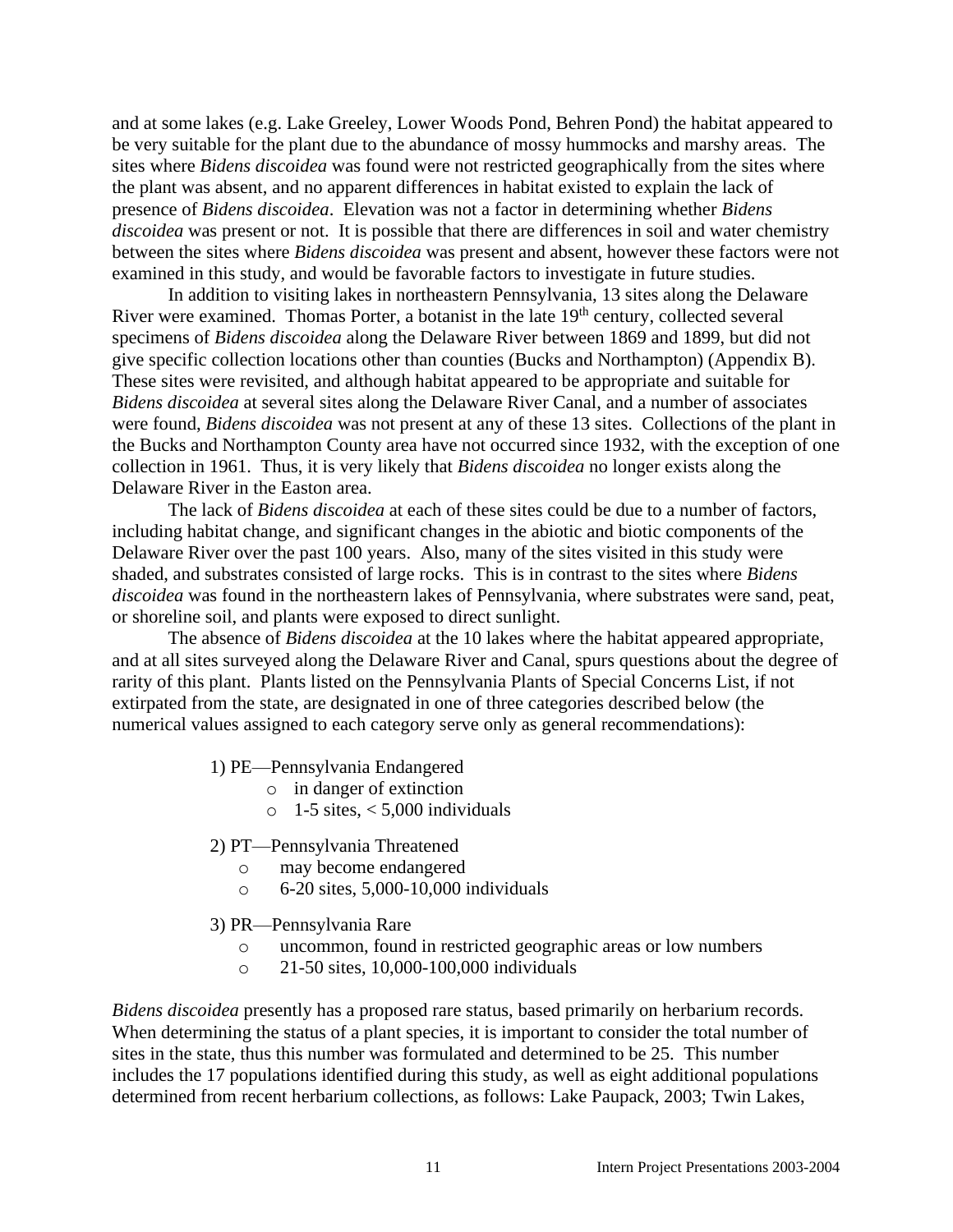2002; Niagra Pond, 1999; Mean Hollow Ponds, 1998; Cranberry Pond Basin, 1998; Dollar Lake, 1998; SGL #213, 1998; and Rose Lake, 1995 (Appendix B).

Due to the small number of known sites existing in the state (25), the small populations sizes, in addition to the restricted geographical range of *Bidens discoidea* in the state, it is concluded that *Bidens discoidea*'s present proposed rare status is valid. Though visits to more lakes in northeastern Pennsylvania would strengthen this claim, the lack of explanation for the absence of this species in lakes with appropriate habitat as well as the elimination of populations along in the Delaware River area validate the claim that *Bidens discoidea* should be considered a rare plant in the state of Pennsylvania.

#### *Seed germination and viability*

*Bidens discoidea* achenes had high viability values (92%), and did not differ from those of *Bidens comosa* (91%), thus the rarity of *Bidens discoidea* does not appear to be due to low seed viability. Both species germinated on all three substrates (filter paper, peat, and sand), and did not show preferential germination on any one substrate (Fig. 3). However, germination values for both species on the damp filter paper were very low, compared to the saturated substrates, thus water appears to be a necessary requirement for both *Bidens discoidea* and *Bidens comosa*. These results support the hypothesis that water is necessary for germination for *Bidens discoidea,* a facultative wetland species (Rhoads & Block, 2000). When petri dishes were not kept saturated, i.e., when they were not watered daily, germinated seedlings of *Bidens discoidea* died rapidly, thus it is evident that a constant supply of water is required during the seedling stage.

Both species displayed higher germination values when exposed to light (Fig. 3, 4), however, *Bidens comosa* had higher percent germination values in the dark compared to *Bidens discoidea*, especially when grown on saturated filter paper. These physiological differences may have some relation to the difference in abundance of these two species in Pennsylvania. It is possible that the ability of *Bidens comosa* to germinate at lower light levels may allow a higher percentage of buried seedlings to germinate compared to *Bidens discoidea,* thereby conferring competitive advantage.

#### *Achene morphology*

The seeds of animal dispersed species are often highly specialized and have mechanisms for attachment onto the skin or fur of animals (Ferren & Schuyler, 1980). The achenes of *Bidens discoidea* and *Bidens comosa* both contain awns with pointy barbs that are thought to aid in dispersal, but they differ in several major ways. *Bidens discoidea* achenes have two awns with barbs that face upwards (antrorse barbs), while *Bidens comosa* achenes contain three awns that are reflexed inward at the tips, and have downward facing barbs (retrorse barbs) (Fig. 5).

These contrasts in morphology provide different advantages for each species. The downward facing barbs and reflexed achenes of *Bidens comosa* serve as tools for grasping onto a substrate and holding the achene in place, better adapting this species for attachment onto fur. In contrast, the antrorsely-barbed achenes of *Bidens discoidea* are not as well adapted for securing the achene to a substrate. Presumably, this achene morphology promotes dispersal by water and allows the achenes to follow receding water levels (Ferren & Schuyler, 1980), as the barbs face upward in relation to the bank. The presence of antrorsely-barbed awns, or the lack of barbs, is correlated with other local species occurring in habitats with fluctuation water levels, including the following intertidal zone species: *Zizania aquatica*, *Eleocharis obtuse* var. *peasei, Eleocharis olivacea* var. *reductiseta,* and *Schoenoplectus smithii* (Ferren & Schuyler, 1980). Two local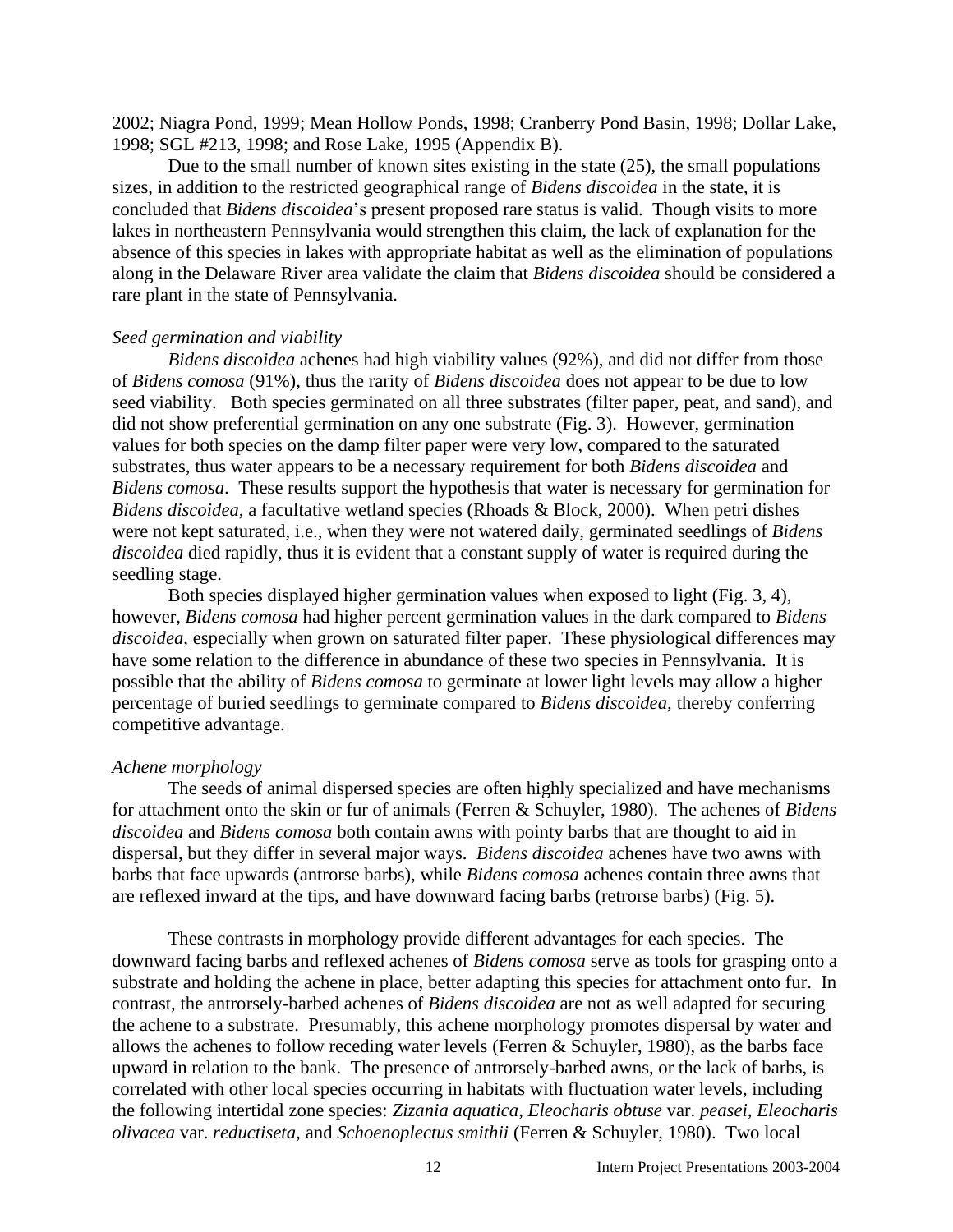*Bidens* species that occur in habitats with fluctuation water levels are *Bidens frondosa* var. *anomala* and *Bidens bidentoides*; both have antrorsely-barbed awns.

The morphology of *Bidens discoidea* achenes, presumably better adapting the achene to reach moist substrates, renders the species less adapted for animal dispersal compared to the retrorsely-barbed achenes of *Bidens comosa*. This trade-off may be a factor in *Bidens discoidea*'s absence at lakes with suitable habitat located within several miles of other lakes colonized by the species.

#### *Guidelines for protection and future studies*

In order to maintain current *Bidens discoidea* populations and promote the occurrence of new sites, the following recommendations should be considered. First, a goal to maintain and preserve as much habitat in wetland areas and lakes in Pennsylvania should be established. Since the species is common along lakeside edges, paving for boat ramps down to the water's edge should be limited where *Bidens discoidea* is present, and the removal of stumps or hummocks for boating and recreation should be prohibited. In addition, the use of motor boats should be prohibited or limited where possible, since wave action can cause erosion, disrupting *Bidens discoidea* habitat and possibly killing young seedlings not fully established. Any act substantially reducing or increasing the water level of a lake should be prohibited, as this may reduce the number of plants germinating in the summer due to unfavorable seed bank locations.

Future studies examining a number of factors would shed more light on the biology of *Bidens discoidea* and reasons for its rarity, as well as yield a better understanding of ways to protect existing populations. A thorough study of water and soil biology at lakes where *Bidens discoidea* is found should be undertaken, as well as studies examining pollination ecology. Since *Bidens discoidea* is an annual, an important addition to this study would include yearly revisits to the sites where *Bidens discoidea* was present to monitor changes in populations. In addition, more thorough studies of seed germination requirements would be helpful in gaining a more complete understanding of the range of conditions necessary for germination and growth from seedlings to mature, flowering individuals.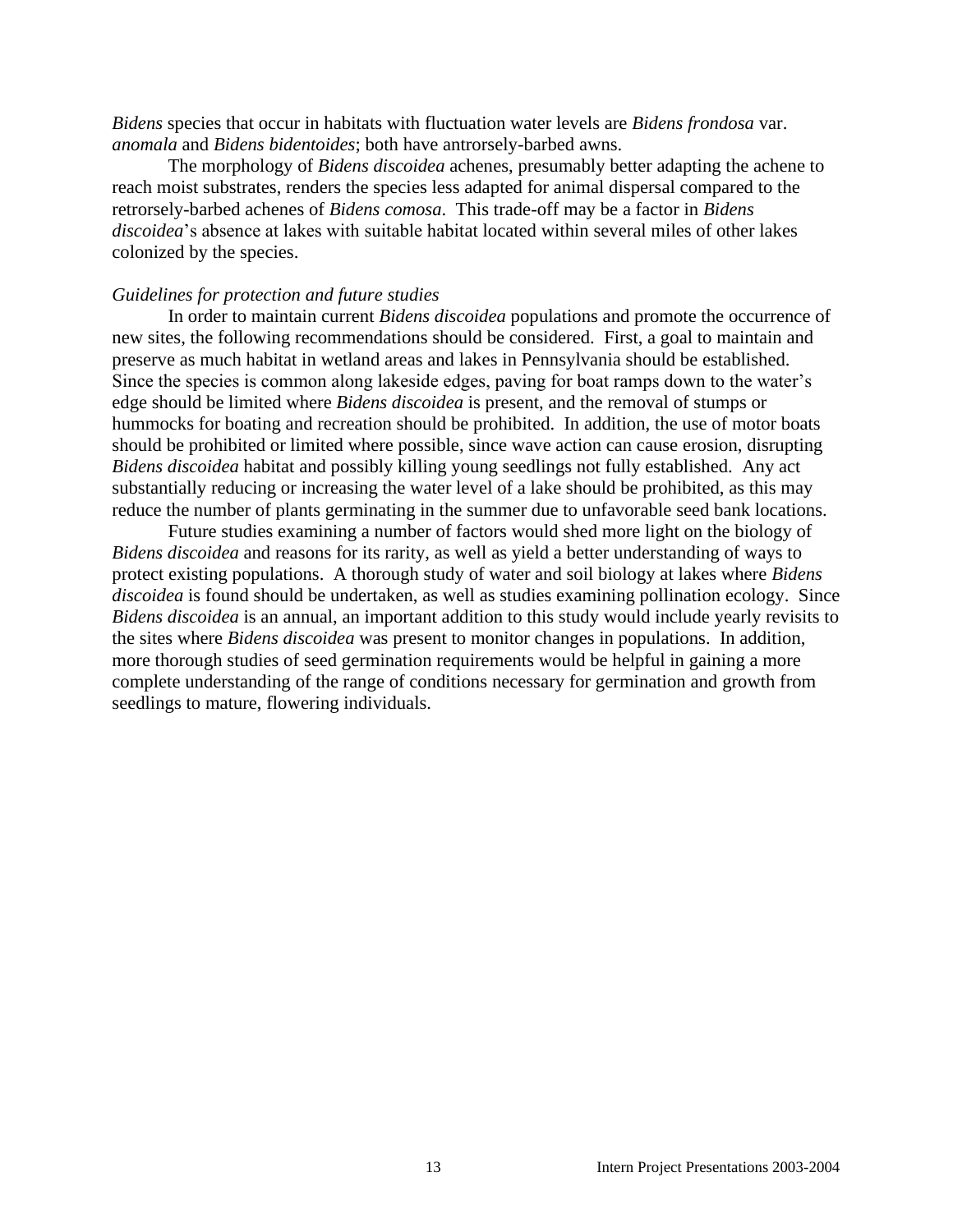#### **CONCLUSION**

In conclusion, this study revealed that there are only 25 known *Bidens discoidea* sites in the state of Pennsylvania, and an absence of sites where habitat appears to be appropriate. In addition, *Bidens discoidea* is found in restricted geographic areas in the state. For these reasons, *Bidens discoidea* should be officially listed on Pennsylvania's Plants of Special Concern list as a rare plant.

Seed germination and viability experiments revealed that *Bidens discoidea* seeds were 92% viable, and required light and constant moisture to germinate. The morphology of achenes seems to better adapt this species for dispersal by water rather than animals, a possible explanation for the lack of colonization at sites where habitat appears to be appropriate.

#### **ACKNOWLEDGEMENTS**

Thanks to Sasha Eisenman, Lucinda McDade, James Macklin, Ernie Schuyler, and Rick McCourt from the Academy of Natural Sciences for their help with this project. I would also like to thank Tim Block and Ann Rhoads for all of their support and guidance over the past year.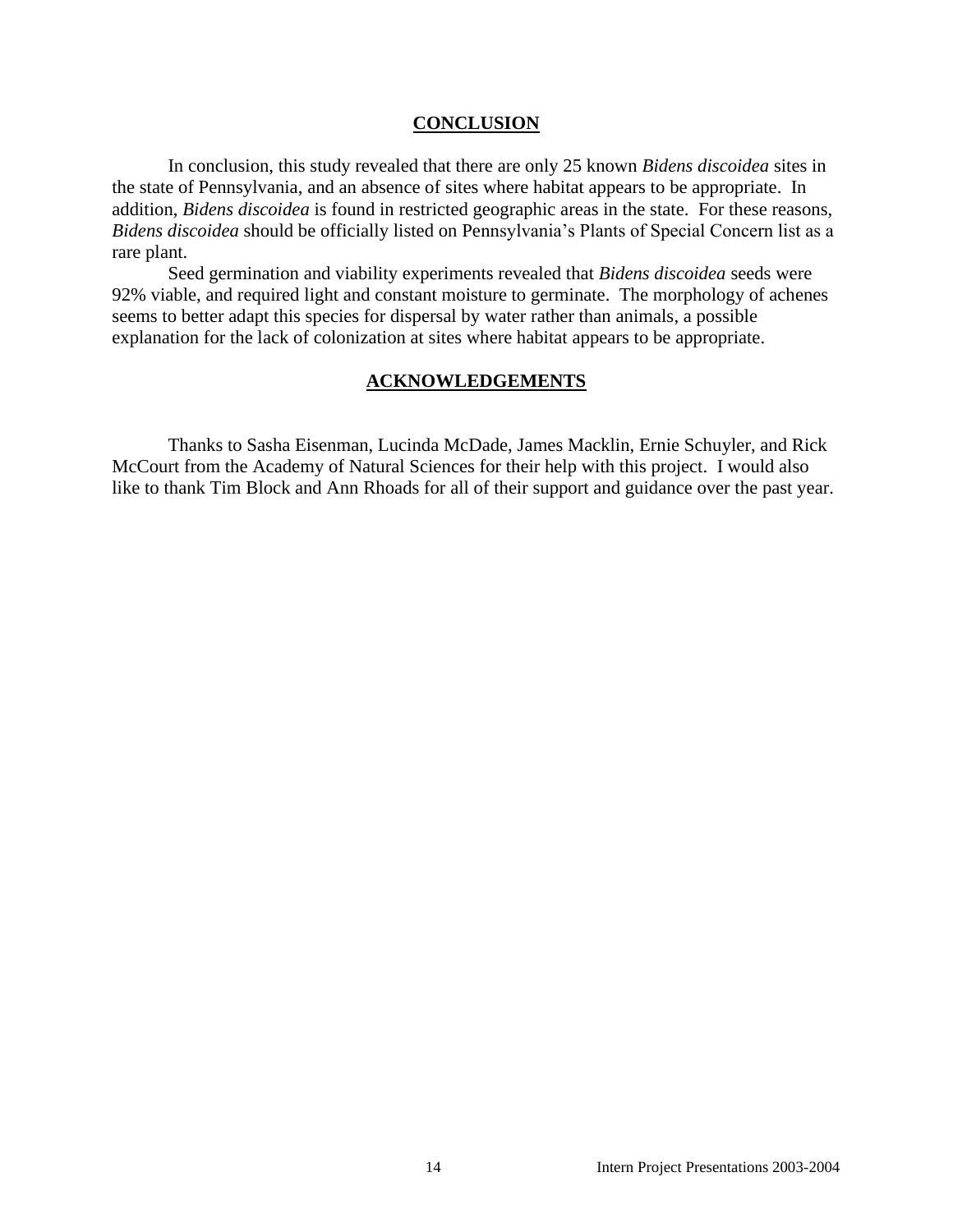#### **LITERATURE CITED**

- Anonymous. Penn's Woods: *Sustaining our Forests.* Bureau of Forestry, Pennsylvania (undated).
- Bryant, Peter. 2002. *Biodiversity and Conservation*. Hypertext book: [http://darwin.bio.uci.edu/~sustain/bio65/.](http://darwin.bio.uci.edu/~sustain/bio65/) University of California, Irvine. Irvine, CA.
- Cottrell, H. J. 1947. *Tetrazolium salt as a seed germination indicator*. Nature. 159: 748.
- Endangered Species Act of 1973. 16 U.S.C.§§ 1531 et seq., available at <http://endangered.fws.gov/esa.html>
- Ferren, Wayne R. and Schuyler, Alfred E. 1980. *Intertidal Vascular Plants of River Systems Near Philadelphia.* Proceedings of the Academy of Natural Sciences of Philadelphia. 132: 86-120.
- Hickler, Matthew G. 1999. Notes on the Habitat and Life-History of Bidens discoidea: An Epiphyte in Massachusetts Floodplain Ponds. Rhodora. 101: 298-299.
- Menges, Eric S. & Waller Donald M. 1983. *Plant Strategies in Relation to Elevation and Light in Floodplain Herbs.* The American Naturalist. 122: 451-460.
- NatureServe Website. [www.natureserve.com.](http://www.natureserve.com/) Accessed 23 July 2003.
- Rhoads, Ann F. and Block, Timothy A. 2000. *The Plants of Pennsylvania: An Illustrated Manual.* University of Pennsylvania Press, Philadelphia, PA.
- Rhoads, Ann F and Klein, William M. 1993. *The Vascular Flora of Pennsylvania: Annotated Checklist and Atlas.* American Philosophical Society, Philadelphia, PA.
- Thompson, Sue A. 2002. *Biodiversity in Pennsylvania: Snapshot 2002*. Pennsylvania Biodiversity Partnership, Pittsburgh, PA.

Wild Resources Conservation Act. 1982. 17 PA Code § 45.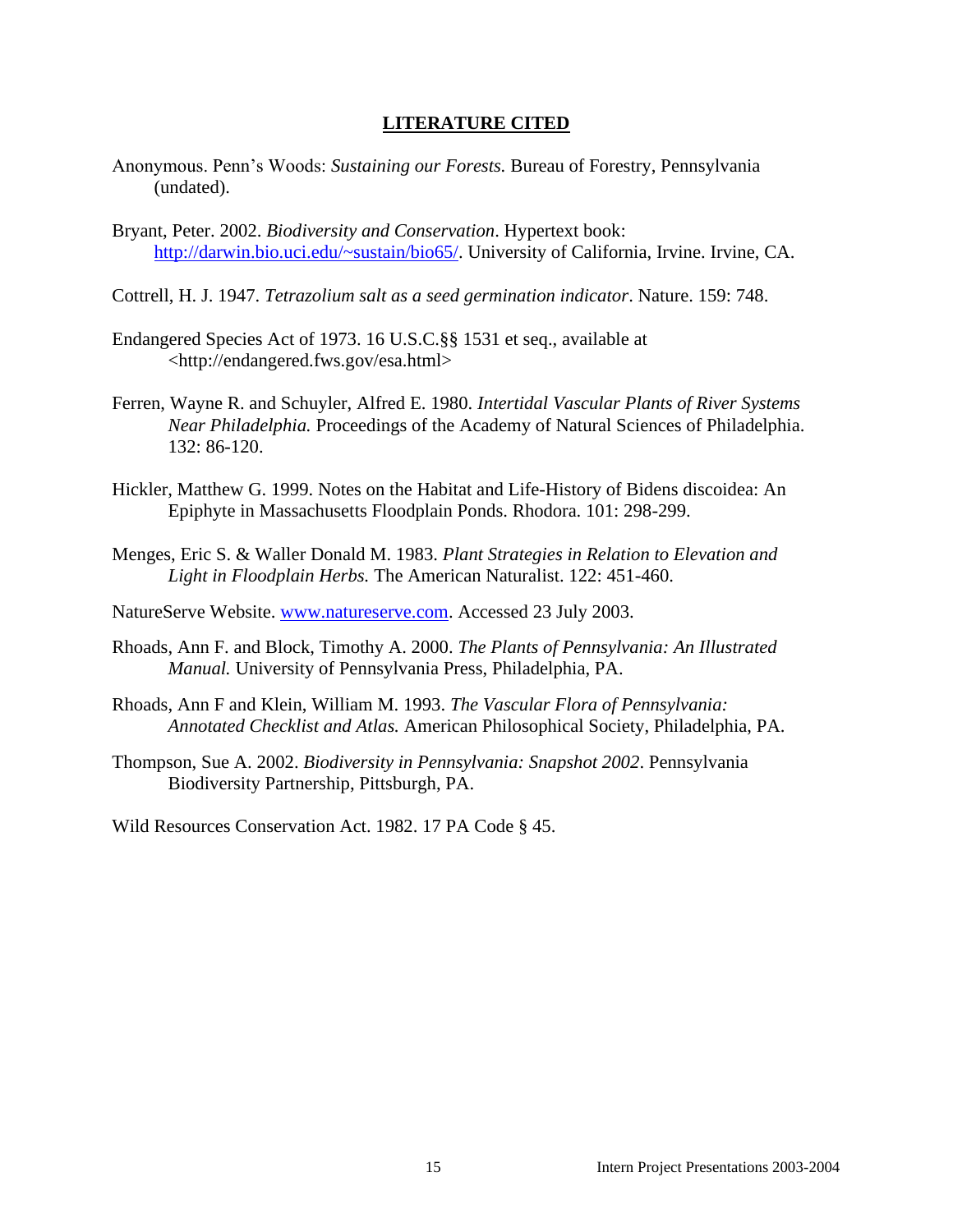## **APPENDIX A**

### *Bidens discoidea* **associates list**

r

| <b>Species</b>                                        | <b>Common name</b>        | <b>Family</b>        |
|-------------------------------------------------------|---------------------------|----------------------|
| Onoclea sensibilis                                    | Sensitive fern            | (Fern)               |
| Osmunda cinnamomea                                    | Cinnamon fern             | (Fern)               |
| Osmunda regalis                                       | Royal fern                | (Fern)               |
| Thelypteris palustris                                 | Marsh fern                | (Fern)               |
| Acer rubrum                                           | Red maple                 | Aceraceae            |
| Sagittaria latifolia                                  | Duck-potato               | Alismataceae         |
| Toxicodendron vernix                                  | Poison sumac              | Anacardiaceae        |
| Cicuta bulbifera                                      | Water-hemlock             | Apiaceae             |
| Peltandra virginica                                   | Arrow-arum                | Araceae              |
| Aster praealtus?                                      | Aster                     | Asteraceae           |
| Bidens bipinnata                                      | Spanish needles           | Asteraceae           |
| Bidens cernua                                         | Bur-marigold              | Asteraceae           |
| Bidens comosa                                         | Beggar-ticks              | Asteraceae           |
| Bidens frondosa                                       | Beggar-ticks              | Asteraceae           |
| Erechtites hieraciifolia                              | <b>Fireweed</b>           | Asteraceae           |
| Euthamia graminifolia                                 | Grass-leaved goldenrod    | Asteraceae           |
| Impatiens carpensis                                   | Jewelweed                 | <b>Balsaminaceae</b> |
| Betula populifolia                                    | Gray birch                | <b>Betulaceae</b>    |
| Brasenia schreberi                                    | Watershield               | Cabombaceae          |
| Sambucus canadensis                                   | American elder            | Caprifoliaceae       |
| Viburnum recognitum                                   | Northern arrow-wood       | Caprifoliaceae       |
| Hypericum mutilum                                     | Dwarf St. John's-wort     | Clusiaceae           |
| Triadenum virginicum                                  | Marsh St. John's-wort     | Clusiaceae           |
| Cornus amomum                                         | Kinnikinik                | Cornaceae            |
| Carex canescens                                       | Silvery sedge             | Cyperaceae           |
| Carex stricta                                         | Tussock sedge             | Cyperaceae           |
| Eleocharis acicularis                                 | Needle spike-rush         | Cyperaceae           |
| Eleocharis olivacia                                   | Capitate spike-rush       | Cyperaceae           |
| Rhynchospora alba                                     | White beak-rush           | Cyperaceae           |
| Drosera rotundifolia                                  | Round-leaved sundew       | Droseraceae          |
| Chamaedaphne calyculata var. angustifolia Leatherleaf |                           | Ericaceae            |
| Kalmia angustifolia                                   | Sheep laurel              | Ericaceae            |
| Lyonia ligustrina                                     | Maleberry                 | Ericaceae            |
| Rhododendron viscosum                                 | Swamp azalea              | Ericaceae            |
| Vaccinium corymbosum                                  | <b>Highbush blueberry</b> | Ericaceae            |
| Vaccinium macrocarpon                                 | Cranberry                 | Ericaceae            |
| Eriocaulon decangulare                                | Ten-angle pipewort        | Eriocaulaceae        |
| Apios americana                                       | Groundnut                 | Fabaceae             |
| Iris versicolor                                       | Northern Blue flag        | Iridaceae            |
| Juncus pelocarpus                                     | Brown-fruited rush        | Juncaceae            |
| Lycopus virginicus                                    | <b>Bugleweed</b>          | Lamiaceae            |
| Scutellaria lateriflora                               | Mad-dog skullcap          | Lamiaceae            |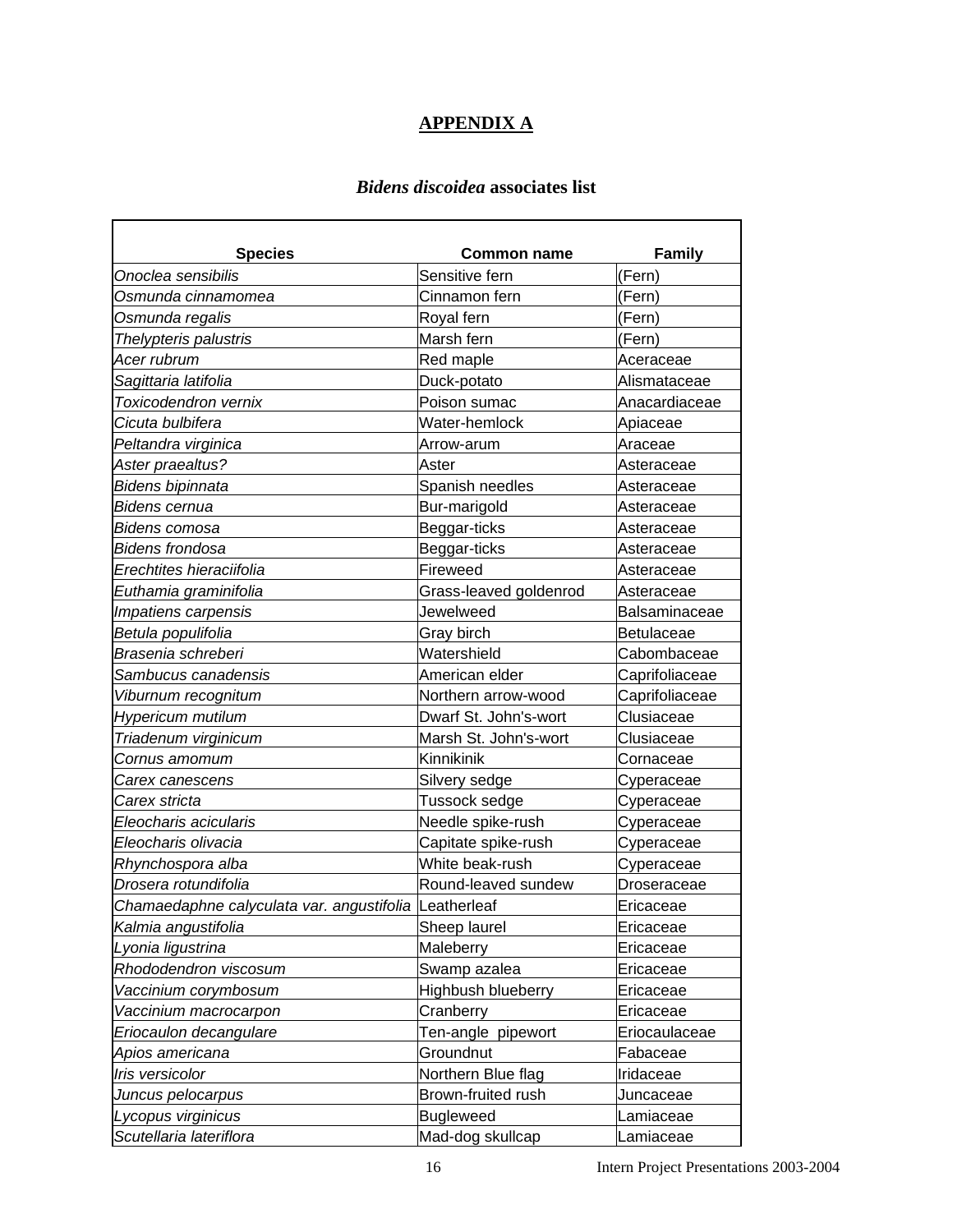| Scutellaria galericulata    | Common scullcap                      | lLamiaceae       |
|-----------------------------|--------------------------------------|------------------|
| Utricularia macrorhiza      | Common bladderwort                   | Lentibulariaceae |
| Utricularia minor           | esser bladderwort                    | Lentibulariaceae |
| Decodon verticillatus       | Water-willow                         | Lythraceae       |
| Comptonia peregrina         | Sweetfern                            | Myricaceae       |
| Nuphar lutea                | Spadderdock                          | Nymphaeaceae     |
| Nymphaea odorata            | Fragrant water-lily                  | Nymphaeaceae     |
| Ludwigia palustris          | Marsh-purslane                       | Onagraceae       |
| Oxalis stricta              | Common yellow wood-sorrelOxalidaceae |                  |
| Agrostis spp.               | <b>Bentgrass</b>                     | Poaceae          |
| Calamagrostis canadensis    | Canada bluejoint                     | Poaceae          |
| Leersia oryzoides           | Rice cutgrass                        | Poaceae          |
| Microstegium vimineum       | <b>Stiltgrass</b>                    | Poaceae          |
| Polygonum amphibium         | Water smartweed                      | Polygonaceae     |
| Polygonum hydropiperoides   | Water smartweed                      | Polygonaceae     |
| Polygonum sagittatum        | Tearthumb                            | Polygonaceae     |
| Pontederia cordata          | Pickerel-weed                        | Pontederiaceae   |
| Lysimachia terrestris       | Swamp-candles                        | Primulaceae      |
| Rosa palustrus              | Swamp rose                           | Roaaceae         |
| Potentilla palustris        | Marsh cinquefoil                     | Rosaceae         |
| Spiraea latifolia           | Meadow-sweet                         | Rosaceae         |
| Spiraea tomentosa           | Hardhack                             | Rosaceae         |
| Cephalanthus occidentalis   | <b>Buttonbush</b>                    | Rubiaceae        |
| Galium tinctorium           | <b>Bedstraw</b>                      | Rubiaceae        |
| Linaria vulgaris            | Butter-and-eggs                      | Scrophulariaceae |
| Sparganium spp.             | <b>Bur-reed</b>                      | Sparganiaceae    |
| Typha latifolia             | Common cat-tail                      | <b>Typhaceae</b> |
| Boehmeria cylindrica        | False nettle                         | Urticaceae       |
| Viola sororia               | Common blue violet                   | Violaceae        |
| Parthenocissus quinquefolia | Virginia-creeper                     | Vitaceae         |
| Xyris montana               | Yellow-eyed-grass                    | Xyridaceae       |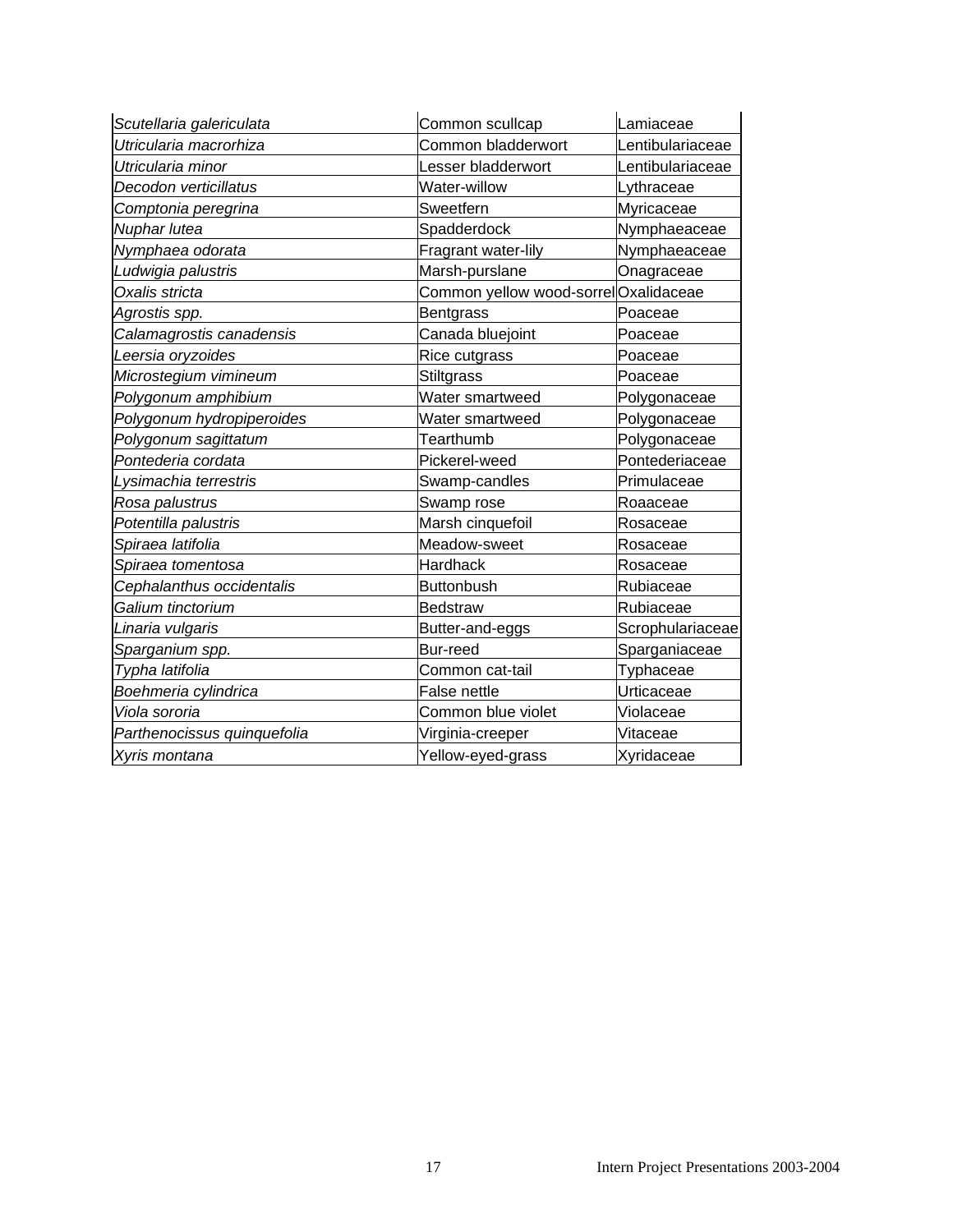| Month          | Day             | Year | <b>Collector Name</b>    | Coll. # | County       | Location                     | <b>Ancillary Location</b>                     | Herb.           | Acces.# | Lat.        | Long.          |
|----------------|-----------------|------|--------------------------|---------|--------------|------------------------------|-----------------------------------------------|-----------------|---------|-------------|----------------|
| $\overline{7}$ |                 | 1869 | Garber, A.P.             |         | Northampton  | Near Easton                  |                                               | PH              |         |             |                |
| 9              |                 | 1869 | Garber, A.P.             |         | Northampton  | Vicinity of Easton           |                                               |                 |         |             |                |
| 9              | 11              | 1869 | Porter, T.C.             | s.n.    | Northampton  | Above Easton                 | Banks of the Delaware                         | <b>CM</b>       | 100017  | 40.68833333 | $-75.22111111$ |
| 9              | 16              | 1869 | Porter, T.C.             |         | Northampton  | Above Easton                 | On the Delaware                               | PH              |         |             |                |
| 9              | 16              | 1869 | Porter, T.C.             |         | Northampton  | Near Easton                  | Pot Rock                                      |                 |         |             |                |
| 9              | 27              | 1869 | Porter, T.C.             |         | Northampton  | Above Easton                 | On the Delaware                               | <b>PH</b>       |         |             |                |
| 9              | $\overline{27}$ | 1875 | Porter, T.C.             |         | Northampton  | Above Easton                 | On the Delaware                               | $\overline{PH}$ |         |             |                |
| 8              | 26              | 1878 | Guttenberg, G.           | s.n.    | Erie         | Presque Isle                 |                                               | CM              | 100015  | 42.16305556 | -80.10138889   |
| 8              | $\overline{27}$ | 1879 | Miller, J                | s.n.    | Erie         | Presque Isle                 |                                               | CM              | 169554  | 42.16305556 | -80.10138889   |
| 9              | 14              | 1886 | Fretz, C.D.              |         | <b>Bucks</b> | <b>Bristol</b>               |                                               | PH              |         |             |                |
| 10             | 1               | 1886 | Porter, T.C.             |         | Northampton  | Above Easton                 | Shore of the Delaware                         |                 |         |             |                |
| 9              | $\overline{1}$  | 1894 | Porter, T.C.             |         | Northampton  | Easton                       |                                               | PH              |         |             |                |
| 9              | 12              | 1894 | Crawford, J.             |         | <b>Bucks</b> | Tullytown/Penn Valley        |                                               | PH              | 504614  |             |                |
| 9              | $\overline{7}$  | 1899 | Porter, T.C              | s.n.    | Northampton  | Easton                       | Pot Rock, on the Delaware, above              | <b>CM</b>       | 100016  | 40.68833333 | $-75.22111111$ |
| 9              | $\overline{5}$  | 1899 | Porter, T.C.             |         | Northampton  | Above Easton                 |                                               | PH              |         |             |                |
| 9              | 23              | 1917 | Bartram, E.B.            |         | Pike         | Lake Maskenozha              |                                               | $\overline{PH}$ | 648413  |             |                |
| 8              | 14              | 1923 | Long, B.                 | 28722   | <b>Bucks</b> | Lumberville                  |                                               | $\overline{PH}$ |         |             |                |
| 10             | $\overline{4}$  | 1931 | Wilkens, H.              | 1300    | <b>Berks</b> | 3/4 mile SE of Fleetwood     |                                               | PH              |         |             |                |
| 10             | 3               | 1931 | Long, $\overline{B}$ .   | 35645   | <b>Bucks</b> | 1.5 miles E of Oxford Valley |                                               | PH              |         |             |                |
| 9              | 24              | 1932 | Long, B.                 | 38562   | <b>Bucks</b> | Eddington                    |                                               | PH              |         |             |                |
| 9              | 13              | 1939 | Wahl, H.A.               | 486     | Susquehanna  | 2 miles N of West Auburn     |                                               | PH              |         |             |                |
| 9              | 19              | 1943 | Berkheimer, D.           | 4330    | <b>Berks</b> | Sevfert                      | 0.37 mi SE; {alt 220 ft}                      | <b>CM</b>       | 100014  | 40.28833333 | -75.88388889   |
| 9              | 19              | 1943 | Berkheimer, D.           | 4330    | <b>Berks</b> | 3/8 mile SE of Seyfert       |                                               | PH              |         |             |                |
| 9              | 4               | 1943 | Long, B.                 |         | Montgomery   | West Manayunk                | Moist sandy cobbly shore of Schuylkill River  | $\overline{PH}$ |         |             |                |
| 9              | $5\phantom{.0}$ | 1943 | Long, B.                 | 60175   | Montgomery   | <b>West Manayunk</b>         | Moist sandy cobbly shore of Schuylkill River  | PH              | 955927  |             |                |
| 9              | $\overline{3}$  | 1946 | Glowenke, S.L.           | 8965    | Luzerne      | Nuangola Lake                |                                               | PH              |         |             |                |
| 10             | 9               | 1948 | Berkheimer, D.           |         | Bedford      | Swale                        | 1 3/8 miles NNE of Manns Choice               | PH              |         |             |                |
| 9              | 16              | 1948 | Berkheimer, D.           |         | Bedford      | Swale                        | 3/8 mile SW of Younts Station. Alt.: 1075 ft. | PH              |         |             |                |
| 9              | 15              | 1951 | Henry, L.K.; Buker, W.E. | s.n.    | Bedford      | Bedford                      | Younts, NNE                                   | <b>CM</b>       | 100013  | 40.01861111 | -78.50416667   |
| 8              | 31              | 1960 | Wherry, E.T.             |         | Pike         | <b>Twin Lakes</b>            |                                               | $\overline{P}$  |         |             |                |
| 8              | $\overline{24}$ | 1961 | Long, B.                 | 87718   | <b>Bucks</b> | 1 mile N of Uhlerstown       | Sandy cobbly shore of Delaware River          | PH              | 955875  |             |                |
| 9              | 18              | 1962 | Berkheimer, D.           |         | Bedford      |                              | Border of dam, 3 3/8 miles S of Centerville   | PH              |         |             |                |
| 9              | $\mathbf 0$     | 1984 | Klemow, K.               |         | Luzerne      | Nuangola Lake                | Bog                                           | <b>WILK</b>     |         | 41.15888889 | -75.97388889   |
| 8              | 24              | 1985 | Klotz, L.H.              | 1274    | Franklin     | <b>Mountain Run Ponds</b>    |                                               | <b>SHIP</b>     |         | 39.95833333 | -77.54166667   |
| 9              | 21              | 1985 | Grisez, T.J.             | 956     | Erie         | Presque Isle State Park      | Trail off S side of Peninsula Dr              | <b>CM</b>       | 319212  | 42.16305556 | $-80.10111111$ |
| 8              | 25              | 1986 | Klotz, L.H.              | 1530    | Franklin     | Mount Cydonia Ponds          |                                               | <b>SHIP</b>     |         | 39.89166667 | -77.53333333   |
| 9              | $\overline{27}$ | 1987 | Klotz, L.H.              | 1578    | Franklin     | Mount Cydonia Ponds          | W of Irishtown Rd N of junction Kettle Spr Rd | <b>SHIP</b>     |         | 39.89166667 | -77.53333333   |
| 9              | 23              | 1989 | Bissell, J.K.; et al.    | 89:356  | Erie         | Presque Isle State Park      | N shore of Ridge Pond                         | <b>CLM</b>      | 026939  | 42.16305556 | $-80.10111111$ |
| 9              | 3               | 1995 | Isaac, B.L.; Issac, J.A. |         | Potter       | Rose Lake                    |                                               | CM              |         |             |                |
| 9              | $\overline{4}$  | 1998 | Bissell, J.K.            |         | Crawford     | SGL #213                     |                                               | <b>CLM</b>      |         |             |                |
| 9              | $\overline{4}$  | 1998 | Bissell, J.K.            |         | Crawford     | Near Dollar Lake             |                                               | CLM             |         |             |                |

# Appendix B—historical records of *Bidens discoidea*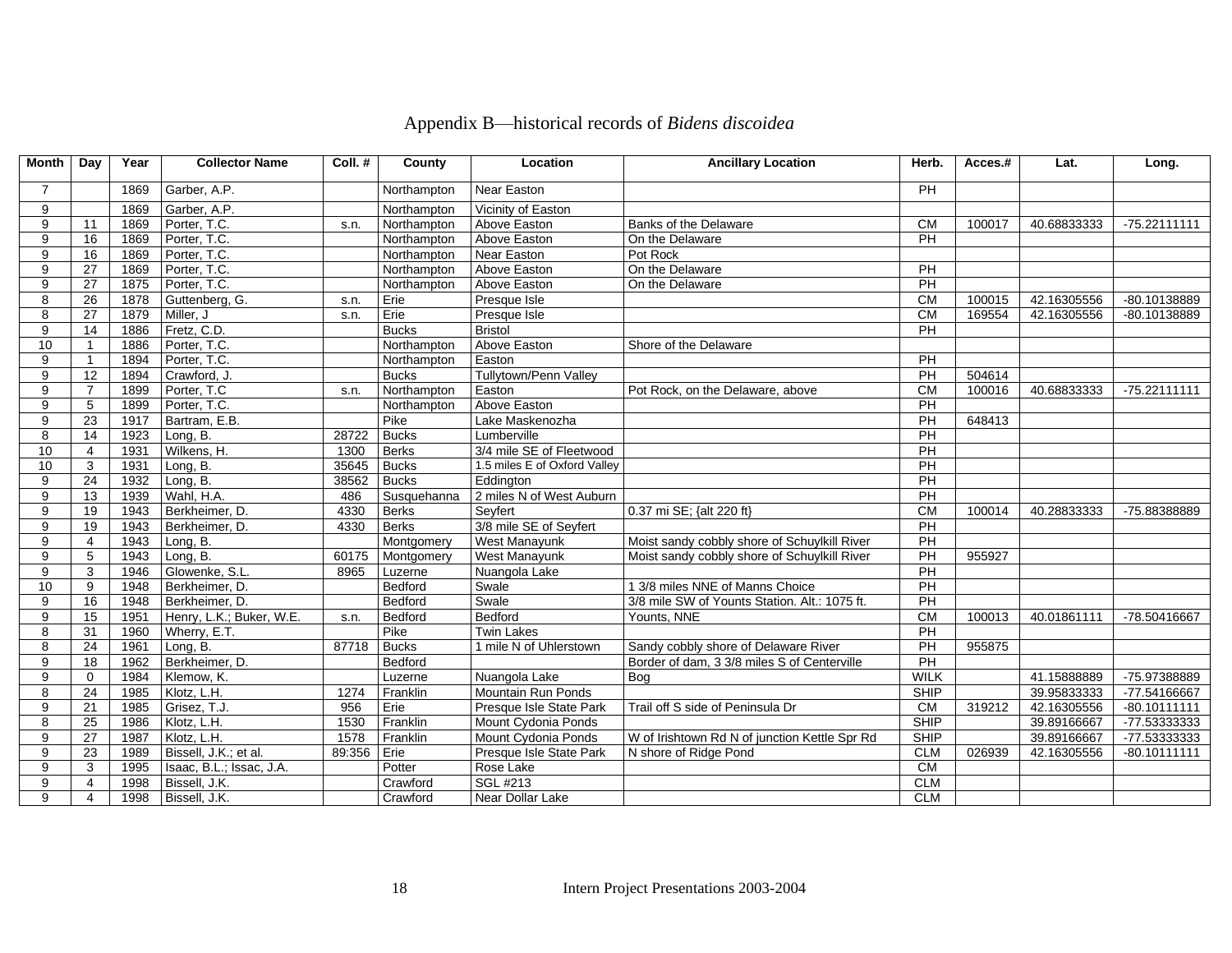| <b>Month</b> | Day             | Year | <b>Collector Name</b>      | Coll.# | County     | Location                    | <b>Ancillary Location</b>                        | Herb.        | Acces.# | Lat.        | Long.        |
|--------------|-----------------|------|----------------------------|--------|------------|-----------------------------|--------------------------------------------------|--------------|---------|-------------|--------------|
| 11           | $\overline{1}$  | 1998 | Klotz. L.H.                |        | Cumberland | <b>Mean Hollow Ponds</b>    |                                                  |              |         |             |              |
| 8            | 20              | 1999 | Bissell, J.K.; et al.      |        | Erie       | <b>Cranberry Pond Basin</b> | Presque Isle State Park                          | <b>CLM</b>   |         |             |              |
| 9            | 24              | 1999 | Bissell, J.K.; et al.      |        | Erie       | Niagra Pond                 | Presque Isle State Park                          | <b>CLM</b>   |         |             |              |
| 8            | 16              | 2000 | Rhoads, A.F. & Block, T.A. | s.n.   | Pike       | <b>Egypt Meadows Lake</b>   | Palmyra Township                                 | <b>MOAR</b>  |         | 41.35278417 | -75.19657611 |
| 8            | 17              | 2000 | Rhoads, A.F. & Block, T.A. | s.n.   | Pike       | White Deer Lake             | <b>Blooming GroveTownship</b>                    | <b>MOAR</b>  |         | 41.40544333 | -75.13084444 |
| 8            | 16              | 2000 | Rhoads, A.F.; et al.       |        | Pike       | Egypt Meadows Lake          |                                                  | <b>MOAR</b>  |         |             |              |
| 8            | 27              | 2002 | Rhoads, A. F.; Block, T.A. | s.n.   | Pike       | <b>Forest Lake</b>          |                                                  | <b>MOAR</b>  |         | 41.53       | $-75.07333$  |
| 8            | 27              | 2002 | Rhoads, A. F.; Block, T.A. | s.n.   | Pike       | <b>Twin Lakes</b>           | Small lake                                       | <b>MOAR</b>  |         | 41.38639    | $-74.90444$  |
| 8            | 12              | 2003 | Rhoads, A. F.; Block, T.A. | s.n.   | Pike       | Lake Paupack                |                                                  | <b>MOAR</b>  |         | 41.31972    | $-75.26556$  |
| 9            | 9               | 2003 | Rhoads, A. F.; Block, T.A. | s.n.   | Pike       | Lake Maskenozha             |                                                  | <b>MOAR</b>  |         | 41.18333    | -74.99694    |
| 9            | 10              | 2003 | Rhoads, A. F.; Block, T.A. | s.n.   | Pike       | Pecks Pond                  |                                                  | <b>MOAR</b>  |         | 41.28083    | $-75.08722$  |
| 9            | 10              | 2003 | Rhoads, A. F.; Block, T.A. | s.n.   | Pike       | Forest Lake                 |                                                  | <b>MOAR</b>  |         | 41.535      | $-75.07694$  |
| 9            | 10              | 2003 | Rhoads, A. F.; Block, T.A. | s.n.   | Pike       | Forest Lake                 |                                                  | <b>MOAR</b>  |         | 41.53       | $-75.07333$  |
| 9            | 9               | 2003 | Rhoads, A. F.; Block, T.A. | s.n.   | Pike       | Lehman Lake                 |                                                  | <b>MOAR</b>  |         | 41.17722    | $-75.0025$   |
| 9            | 9               | 2003 | Rhoads, A. F.; Block, T.A. | s.n.   | Pike       | Minks Pond                  |                                                  | <b>MOAR</b>  |         | 41.19917    | $-74.99611$  |
| 9            | 9               | 2003 | Rhoads, A. F.; Block, T.A. | s.n.   | Pike       | Minks Pond                  |                                                  | <b>MOAR</b>  |         | 41.19917    | $-74.99611$  |
| 9            | 15              | 2003 | Petzold, JL                | 0304   | Pike       | Pecks Pond                  | ~15 miles WSW of Milford                         | <b>MOAR</b>  |         | 41.28083    | $-75.08722$  |
| 9            | 15              | 2003 | Petzold, JL                | 0303   | Pike       | <b>Egypt Meadow Lake</b>    | ~4 miles east of S tip of Lake Wallenpaupack     | <b>MOAR</b>  |         | 41.35611    | $-75.19528$  |
| 9            | 15              | 2003 | Petzold, JL                | 0305   | Pike       | Little Mud Pond             | ~3.7 miles southeast of Pecks Pond               | <b>MOAR</b>  |         | 41.26667    | $-75.01083$  |
| 9            | 10              | 2003 | Petzold, JL                | 0307   | Pike       | Forest Lake                 | ~7.5 miles NE of N tip of Lake Wallenpaupack     | <b>MOAR</b>  |         | 41.535      | $-75.07694$  |
| 9            | 10              | 2003 | Petzold, JL                | 0308   | Pike       | Forest Lake                 | ~7.5 miles NE of N tip of Lake Wallenpaupack     | <b>MOAR</b>  |         | 41.535      | $-75.07694$  |
| 9            | 10              | 2003 | Petzold, JL                | 0309   | Pike       | White Deer Lake             | ~5.5 miles east of Lake Wallenpaupack            | <b>MOAR</b>  |         | 41.40333    | $-75.13111$  |
| 9            | 10              | 2003 | Petzold, JL                | 0310   | Pike       | <b>White Deer Lake</b>      | ~5.5 miles east of Lake Wallenpaupack            | <b>MOAR</b>  |         | 41.40333    | $-75.13111$  |
| 9            | 9               | 2003 | Petzold, JL                | 0311   | Pike       | Lehman Lake                 | ~17 miles northeast of East Stroudsburg          | <b>MOAR</b>  |         | 41.17722    | $-75.0025$   |
| 9            | 9               | 2003 | Petzold, JL                | 0313   | Pike       | Lehman Lake                 | ~17 miles northeast of East Stroudsburg          | <b>MOAR</b>  |         | 41.17722    | $-75.0025$   |
| 9            | 9               | 2003 | Petzold, JL                | 0314   | Pike       | Minks Pond                  | ~17.3 miles northeast of East Stroudsburg        | <b>MOAR</b>  |         | 41.19917    | $-74.99611$  |
| 9            | 9               | 2003 | Petzold, JL                | 0315   | Pike       | <b>Minks Pond</b>           | ~17.3 miles northeast of East Stroudsburg        | <b>MOAR</b>  |         | 41.19917    | $-74.99611$  |
| 9            | $\overline{20}$ | 2003 | Petzold, JL                | 0316   | Monroe     | Gouldsboro Lake             | ~4 miles northeast of Tobyhanna                  | <b>MOAR</b>  |         | 41.23027778 | -75.45638889 |
| 9            | 16              | 2003 | Petzold, JL                | 0318   | Luzerne    | Nuangola Lake               | Nuangola                                         | <b>MOAR</b>  |         | 41.15889    | $-75.97389$  |
| 9            | 16              | 2003 | Petzold, JL                | 0319   | Luzerne    | Lily Lake                   | ~2.2 miles south Glen Lyon Township              | <b>MOAR</b>  |         | 41.14222    | $-76.08167$  |
| 9            | 16              | 2003 | Petzold, JL                | 0320   | Luzerne    | Lily Lake                   | ~2.2 miles south Glen Lyon Township              | <b>MOAR</b>  |         | 41.14222    | $-76.08167$  |
| 10           |                 | 2003 | Petzold, JL                | 0323   | Wayne      | <b>Miller Pond</b>          | ~20 miles NNE of Lake Wallenpaupack              | <b>MOAR</b>  |         | 41.7225     | $-75.35556$  |
| 10           | $\overline{1}$  | 2003 | Petzold, JL                | 0351   | Wayne      | <b>Miller Pond</b>          | ~20 miles NNE of Lake Wallenpaupack              | <b>MOAR</b>  |         | 41.7225     | $-75.35556$  |
| 10           | $\overline{1}$  | 2003 | Petzold, JL                | 0325   | Wayne      | <b>Miller Pond</b>          | ~20 miles NNE of Lake Wallenpaupack              | <b>MOAR</b>  |         | 41.7225     | $-75.35556$  |
| 9            | 30              | 2003 | Petzold, JL                | 0339   | Pike       | Promised Land Lake          | Promised Land State Park                         | <b>MOAR</b>  |         | 41.31806    | $-75.20944$  |
| 9            | 30              | 2003 | Petzold, JL                | 0340   | Pike       | <b>Promised Land Lake</b>   | <b>Promised Land State Park</b>                  | <b>MOAR</b>  |         | 41.31806    | $-75.20944$  |
| 9            | 30              | 2003 | Petzold, JL                | 0341   | Chester    | Lower Lake                  | <b>Promised Land State Park</b>                  | <b>MOAR</b>  |         | 39.98       | $-75.61$     |
| 9            | 30              | 2003 | Petzold, JL                | 0342   | Pike       | <b>Fairview Lake</b>        | ~3 miles East of Lake Wallenpaupack              | <b>MOAR</b>  |         | 41.39944    | $-75.18639$  |
| 10           | $\overline{7}$  | 2003 | Petzold, JL                | 0343   | Luzerne    | Sylvan Lake                 | ~3 miles SSW of Sweet Valley township            | <b>MOAR</b>  |         | 41.25917    | $-76.15556$  |
| 10           | $\overline{7}$  | 2003 | Petzold, JL                | 0348   | Luzerne    | Sylvan Lake                 | ~3 miles SSW of Sweet Valley township            | <b>MOAR</b>  |         | 41.25917    | $-76.15556$  |
| 9            | 15              | 2003 | Petzold, JL                | 0353   | Pike       | Lake Minisink               | 1.6 miles SE of Old Bushkill Rd/Rt 402 intersct. | <b>MOAR</b>  |         | 41.21583333 | -75.05333333 |
|              |                 |      |                            |        | Bedford    | Centerville                 |                                                  | <b>ATLAS</b> |         | 39.82944444 | $-78.65$     |